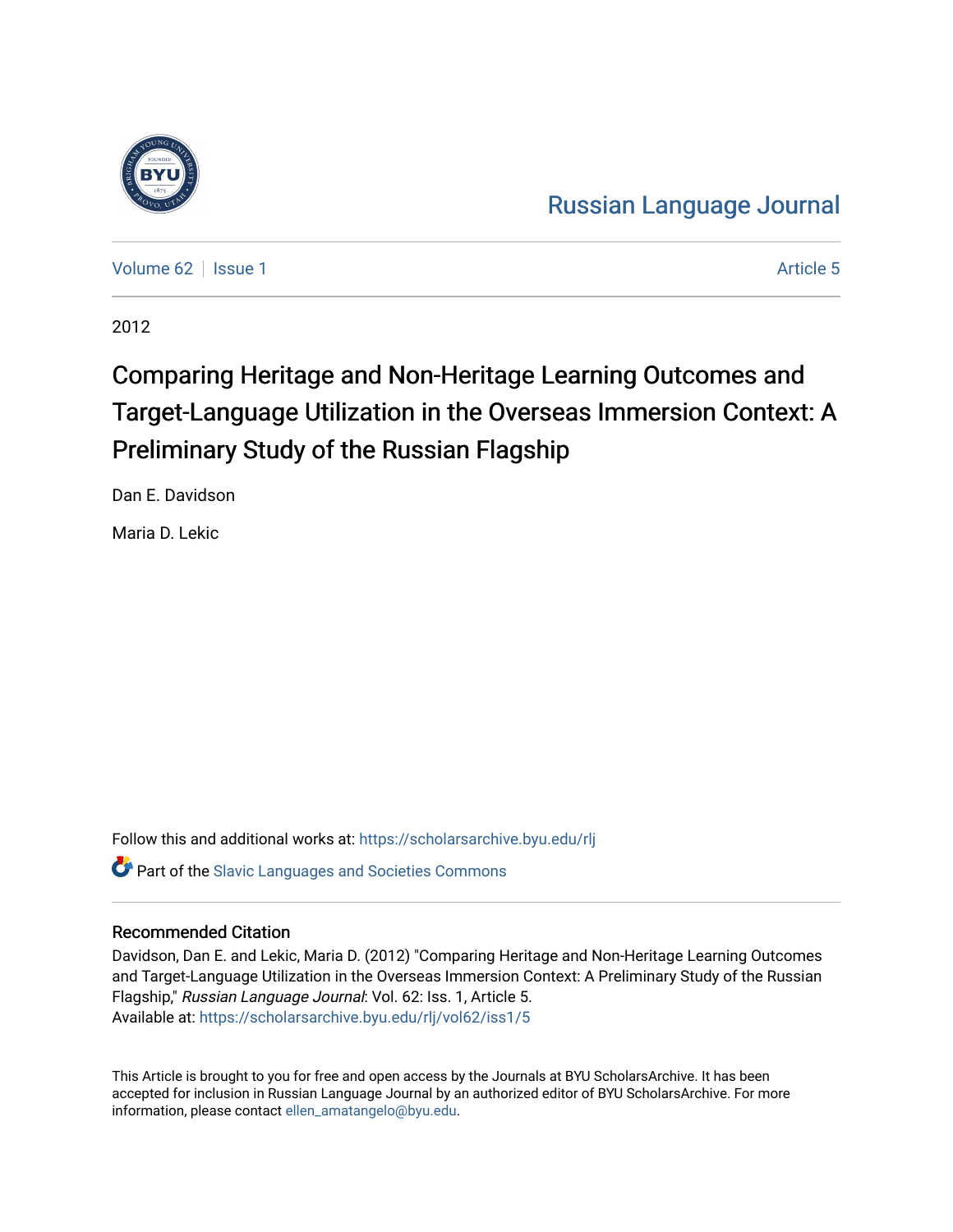### **Comparing Heritage and Non-Heritage Learning Outcomes and Target-Language Utilization in the Overseas Immersion Context: A Preliminary Study of the Russian Flagship**

#### *Dan E. Davidson, Maria D. Lekic*

The heritage learner within U.S. foreign language education has received increasing attention over the past two decades, as university programs with substantial numbers of heritage students have developed improved diagnostic and curricular offerings for addressing the particular needs of those whose learning of their native language was incomplete or interrupted due to immigration to the U.S. (Valdés, 2000; Kagan & Dillon,  $2004$ ).<sup>[1](#page-1-0)</sup> While the heritage learner within the domestic language learning context is relatively well represented in the literature, relatively little research has been devoted to the acquisition experiences of heritage learners engaged in overseas immersion study (re-learning) of their home language. (Freed, 2004; Kinginger, 2009). Those studies which do exist focus primarily on the issue of learner identity (Beausoleil, 2008; Moreno, 2009). Heritage learners have the capacity to reach near-native proficiency in their first language, to become "balanced bilinguals" with all the cultural and metalinguistic awareness that this entails (Polinsky, 2010). The present study examines one possible pathway to near-native proficiency (defined here as Level 3+ or Level 4 across modalities) for the heritage learner, based on an overseas immersion as a language learner, university student, intern and homestay resident.

Until recently, Russian heritage learners have been relatively rare among overseas Russian study program participants. Families of Russian-speaking background have sometimes been reluctant to encourage their children to return to Russia or other Russian-speaking former Soviet states for academic study. Moreover, visa granting policies

-

<span id="page-1-0"></span><sup>&</sup>lt;sup>1</sup> The authors are grateful to the Assessment and Research Divisions of American Councils, and to Saodat Bazarova and Nadra Garas in particular, for their cooperation in the collection and preparation of data presented in this study on the Overseas Russian Flagship Program. We are also grateful to Dr. Ewa Golonka and an anonymous reviewer for their very helpful comments and suggestions on an earlier version of the manuscript of this study.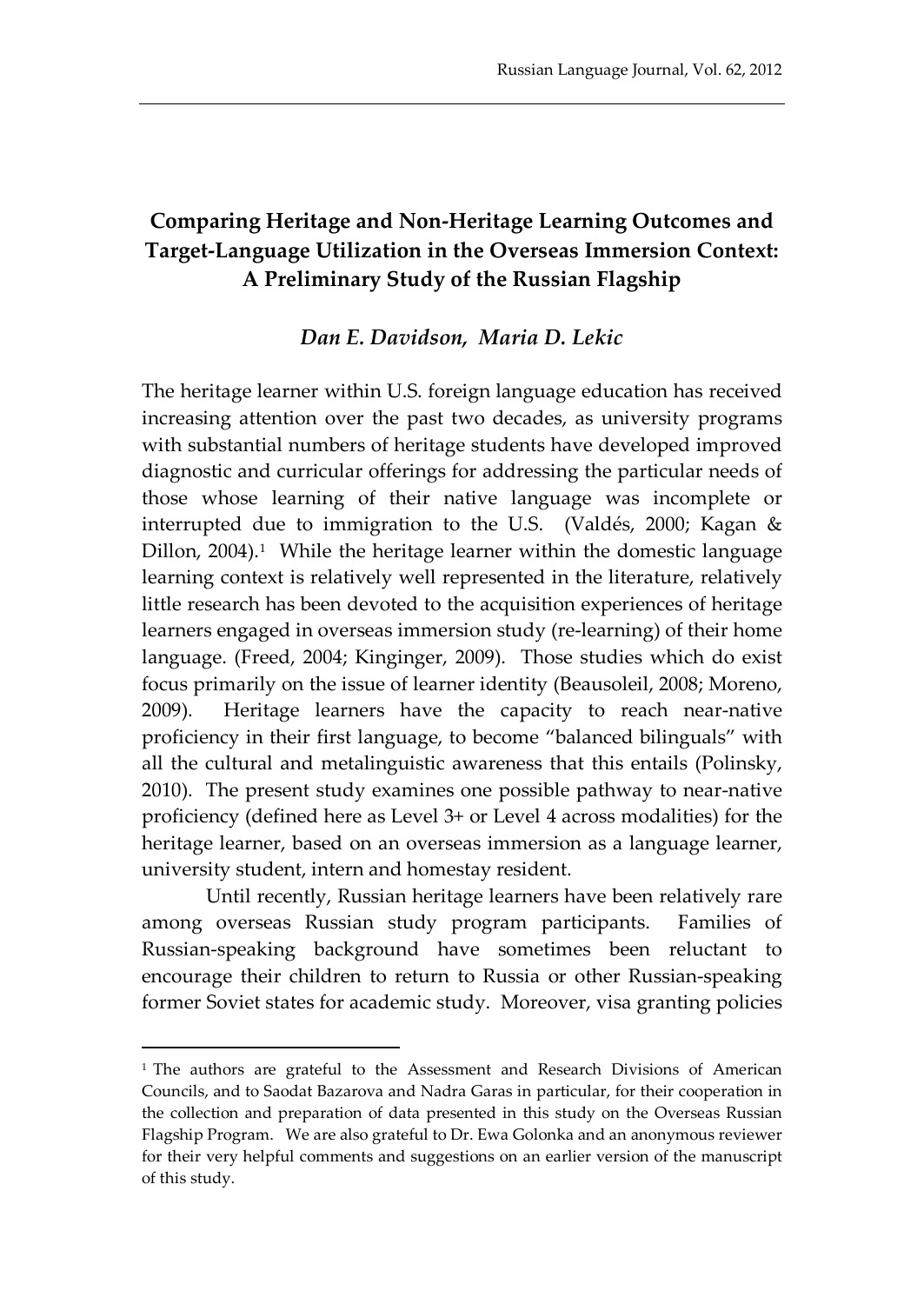for recent immigrants of East European and Eurasian governments have also varied considerably over the past decades. Fortunately, official attitudes in Russia and certain other Russophone socieites today toward overseas heritage communities have changed and qualified Americans of Russian-speaking background are now generally welcome to study at host-country universities.

Within the Russian Flagship Program, the numbers of Americans of heritage background has gradually increased over the past nine years, now constituting an annual cohort of  $4 - 6$  students out of the overall annual group of 20 American students who take part in the Overseas "Capstone" Program at St. Petersburg State University (SPBSU). The program operates under the terms of an agreement between the University and the American Councils for International Education: ACTR/ACCELS as a part of the Language Flagship Program of Defense Language and National Security Education Office (DLNSEO).

Previous studies by Brecht, Davidson & Ginsburg (1995), Davidson (2007, 2010) have presented large-scale, multi-institutional analyses of language gain by American students engaged in the formal study at Russian partner universities at the intermediate and advanced levels. More recently, Davidson & Lekic (2010) examined in more ethnographic, individual learner-focused terms the transition within the in-country immersion context from advanced-to-superior levels of proficiency, providing updated outcomes information for the Russian Overseas Flagship Program along with new data on the effects of different levels and types of target language (L-2) utilization on ultimate proficiency outcomes.

The present study seeks to deepen that investigation by examining the overseas language learning outcomes and experience of heritage learners in comparison to the larger population of Russian overseas Flagship students. Measured outcomes are reflected in this case in the form of ACTFL-certified Oral Proficiency Test ratings as well as the official Russian government Test of Russian as a Foreign Language (TORFL) multi-modal score reports, presented and compared for both groups of participants at program-initial and program-final stages. Selfevaluation data on perceived language growth produced by the two groups is also considered, as are time-on-task online calendar/diary reports, in order to identify any notable differences in the allocation of time by heritage and non-heritage Flagship learners in their formal and informal target-language use. The overall educational purpose of such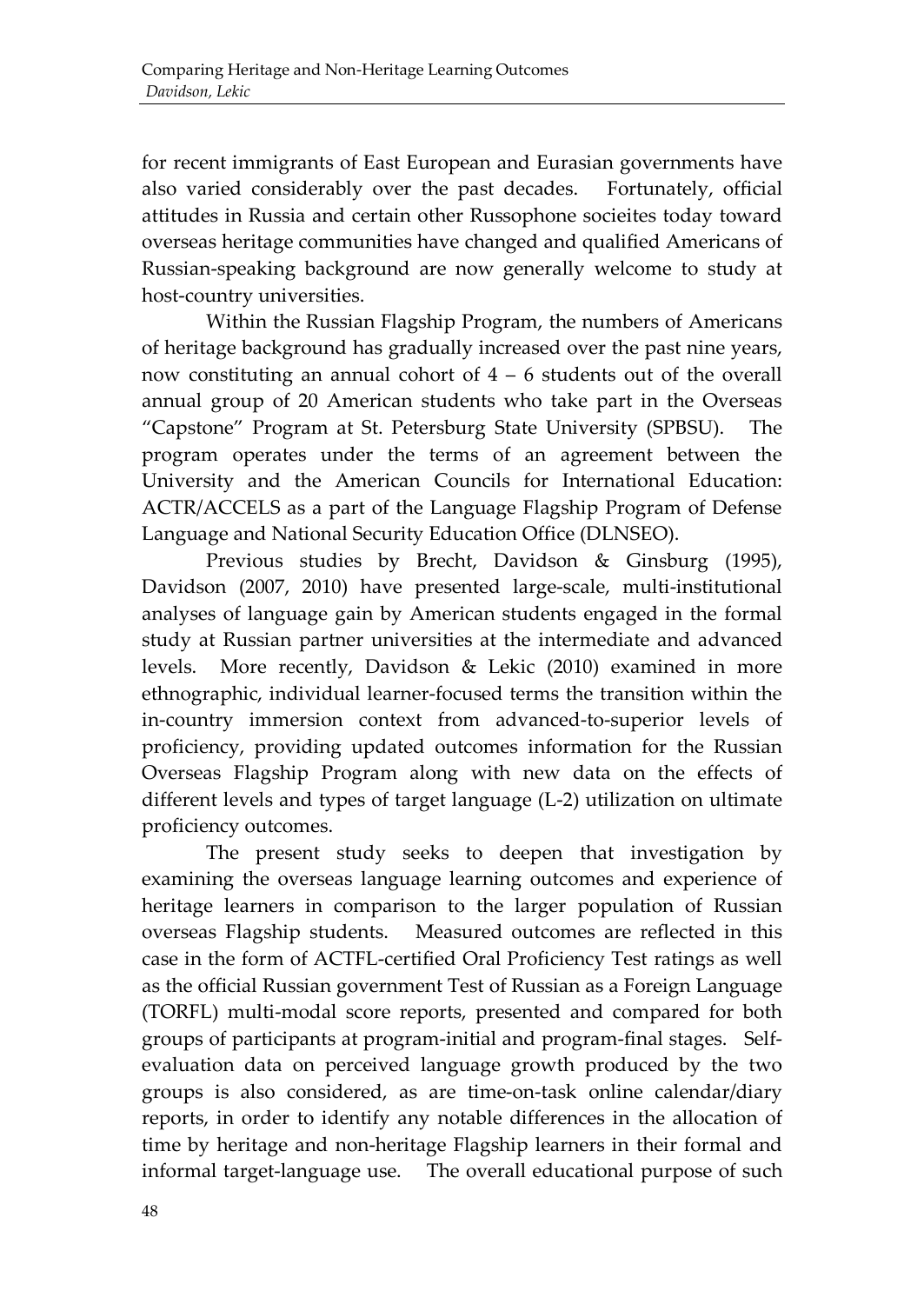study is to understand more deeply the impact of existing Flagship programmatic and curricular interventions, to contribute to on-going assessment of overall program effectiveness, and to provide current and future participants and program faculty with well-documented examples of learner and teacher best practices within the study abroad environment.

#### **I. RESEARCH QUESTIONS**

This study will compare learning outcomes for heritage and non-heritage students participating in the Russian Overseas Flagship between 2004- 2012. Within an outcomes-based framework, it will examine the amount and kinds of target-language utilization reported by the heritage and non-heritage sub-groups within the overseas Russian Flagship students over the eight-year period under investigation. The following research questions are central to the study.

• What is the typical level of target-language outcomes of heritage students in the Russian Flagship program? How do heritage outcomes compare to those of non-heritage students in a parallel program of similar design and duration?

• Is there a relationship between levels of language utilization and ultimate proficiency outcome for heritage students at or near Level 3? Is the relationship comparable to that of non-heritage students at comparable levels?

Are there particular contexts of formal and/or informal language utilization associated with positive outcomes that are unique to heritage student, beyond sheer time-on-task measures?

• Do heritage learners evaluate their own progress and L-2/C-2 acquisition differently than non-heritage students at the same level?

As noted, the study is limited to an analysis of training to ILR Level 3 (and above) in the Russian Overseas Language Flagship at St. Petersburg State University (SPBSU), however, these findings may have relevance to other overseas immersion programs for Russian, as well as for Flagship programs focused on other target-languages.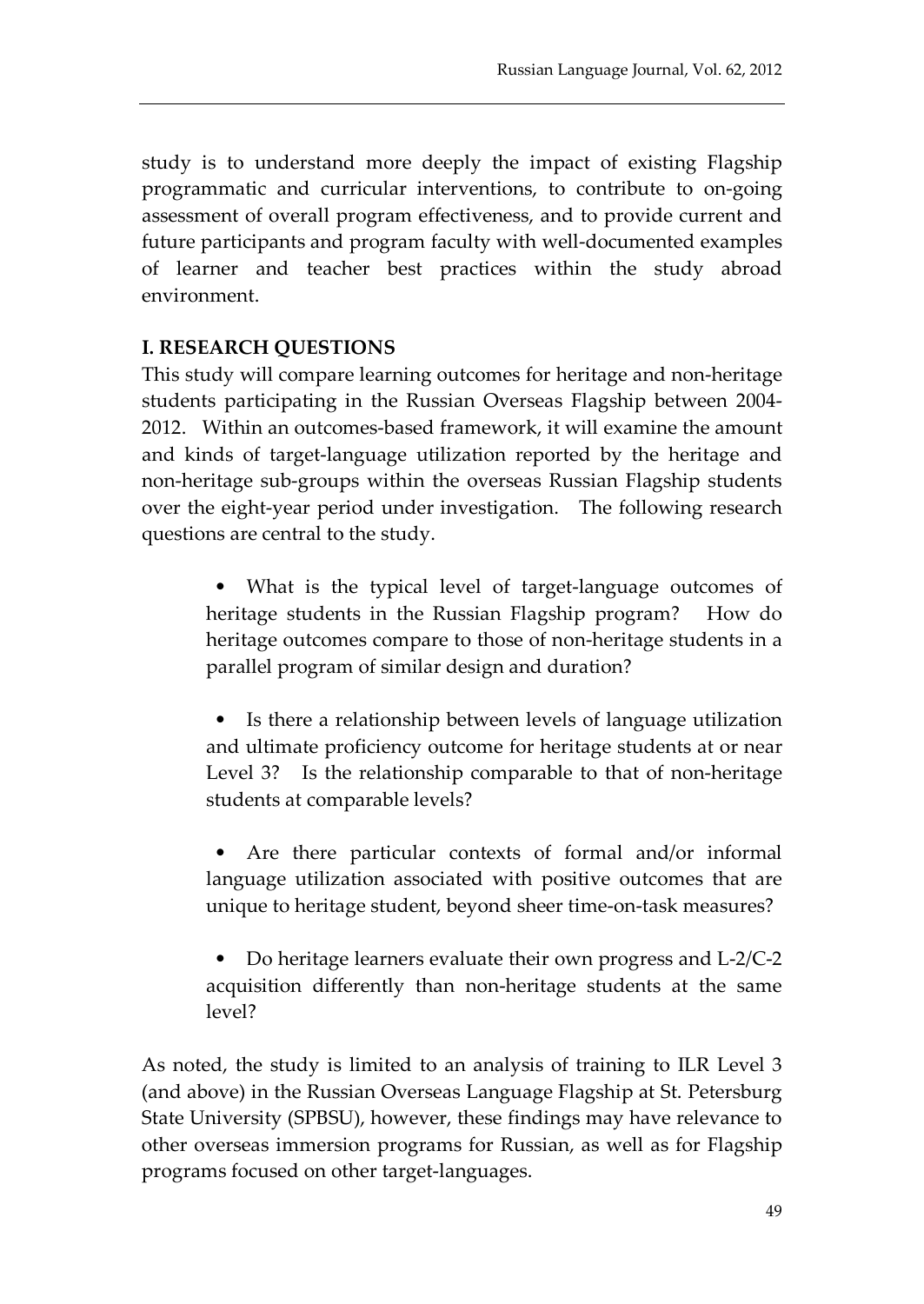#### **II. METHOD**

In keeping with other studies in the present series, this report makes use of global measurements of outcomes<sup>[2](#page-4-0)</sup> to compare adult learners in terms of ultimate levels of proficiency, attained in the course of a year-long intensive/immersion academic program in Russia, with systematically reported levels and varieties of informal and professional targetlanguage utilization over the course of the same academic year. Specifically, the present study will isolate the smaller heritage language student cohort  $(N = 10)$  within the larger population of overseas Russian Flagship students who have completed the program to date  $(N = 85)$  and compare the outcomes presented by the heritage group and the standard group. The goal is to identity any features of the performance profile of the heritage learner that are distinct from the larger group of overseas Russian Flagship students.

#### **PARTICIPANTS**

Undergraduate participants in the present data set are drawn from federally designated undergraduate Russian Flagship programs in the U.S., which include large research universities, a regionally-focused state university, and a liberal arts college. In addition, at-large students who hold a B.A. from any U.S. institution and who meet the uniform admissions criteria may also apply for the Flagship program. Admission to the Russian Overseas Flagship (ROF) is competitive and based on the prospective participant's ability to demonstrate ILR-Level 2 ("Advanced") proficiency or higher in speaking and at least one other skill at the time of the application in January of each year. Selection committees consider academic background, faculty recommendations, seriousness of purpose, motivation for the course of study, and successful prior participation in an academic program in Russia in accepting both domestic and at-large students into the Russian Overseas Flagship (ROF). A participant's ability to pay for the program is not a criterion for participation. Therefore, the findings reported in the current study may be generalized for other overseas programs at this level (Flagship and non-Flagship) of similar design to the extent that they place comparable constraints on the applicant pool.

-

<span id="page-4-0"></span><sup>&</sup>lt;sup>2</sup> Within the present study, outcome is understood to refer to measured oral, reading, writing and listening proficiency of participant-subjects at the beginning and end of a nine-month overseas immersion program.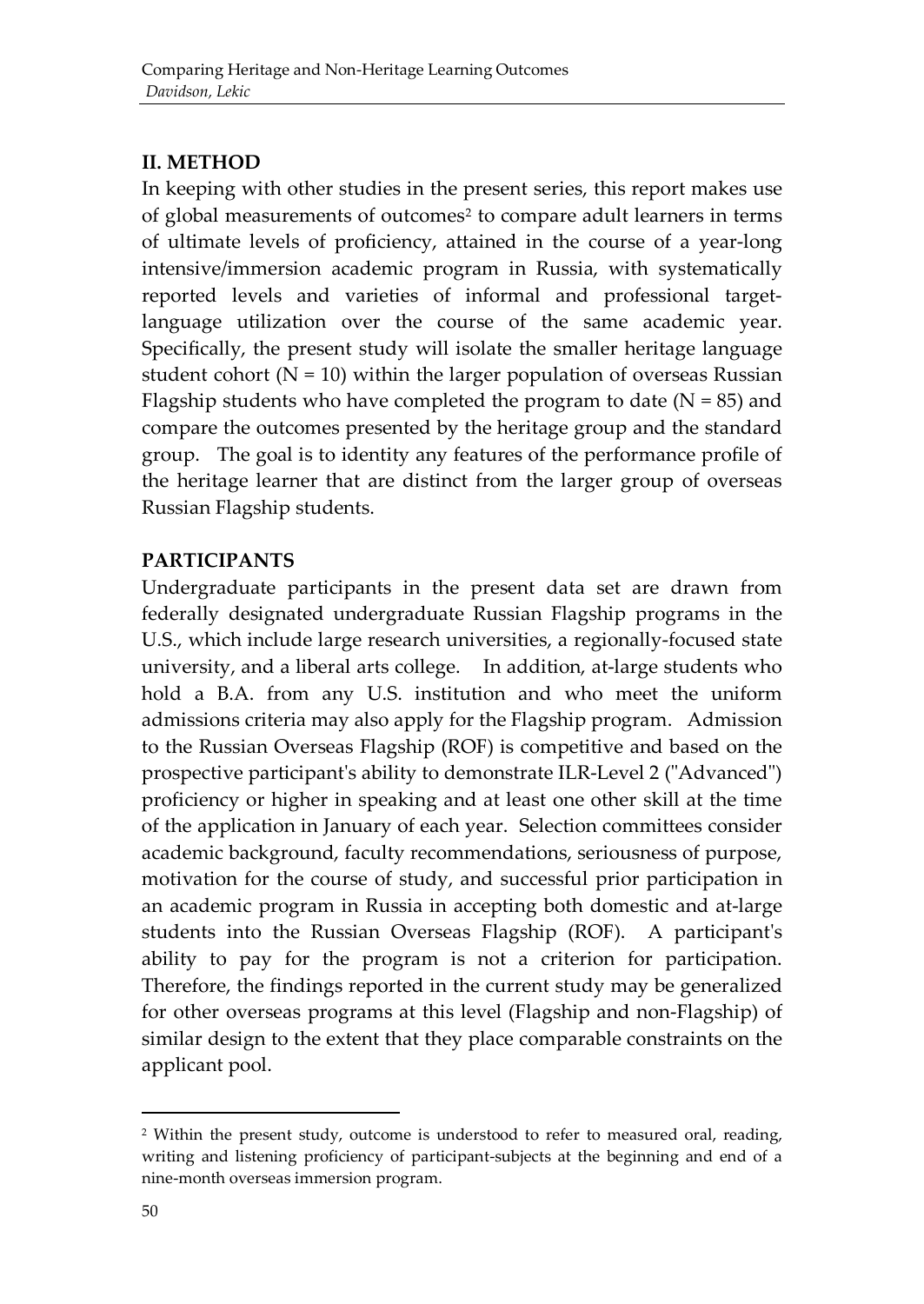#### **Figure 1a.**

| Demographic Data on ROF Subject Population:                  |
|--------------------------------------------------------------|
| Non-Heritage Learners                                        |
| Population                                                   |
| 75 adult Russian language learners from 43 U.S. universities |
| and colleges, including Domestic Flagships                   |
| Age                                                          |
| 63% of students were 22-24 years old                         |
| Range: 21-40                                                 |
| Average: 24.76                                               |
| Gender                                                       |
| 35 (47%) female students                                     |
| 40 (53%) male students                                       |
|                                                              |

#### **Figure 1b.**

|            | Demographic Data on ROF Subject Population:                 |
|------------|-------------------------------------------------------------|
|            | <b>Heritage Students</b>                                    |
| Population |                                                             |
| $\bullet$  | 10 adult Russian language learners from 8 U.S. universities |
|            | and colleges, including domestic Flagships                  |
| Age        |                                                             |
| $\bullet$  | 70% of students are 22-24 years old                         |
| $\bullet$  | Range: 20-24                                                |
| $\bullet$  | Average: 22.20                                              |
| Gender     |                                                             |
|            | • 2 male students                                           |
| $\bullet$  | 8 female students                                           |
|            |                                                             |

#### **Main Components of the Russian Overseas Flagship Program**

The subject group comprises 8 consecutive classes of ROF students (N=85), whose program of study at St. Petersburg State University (SPBSU) has been developed in cooperation with American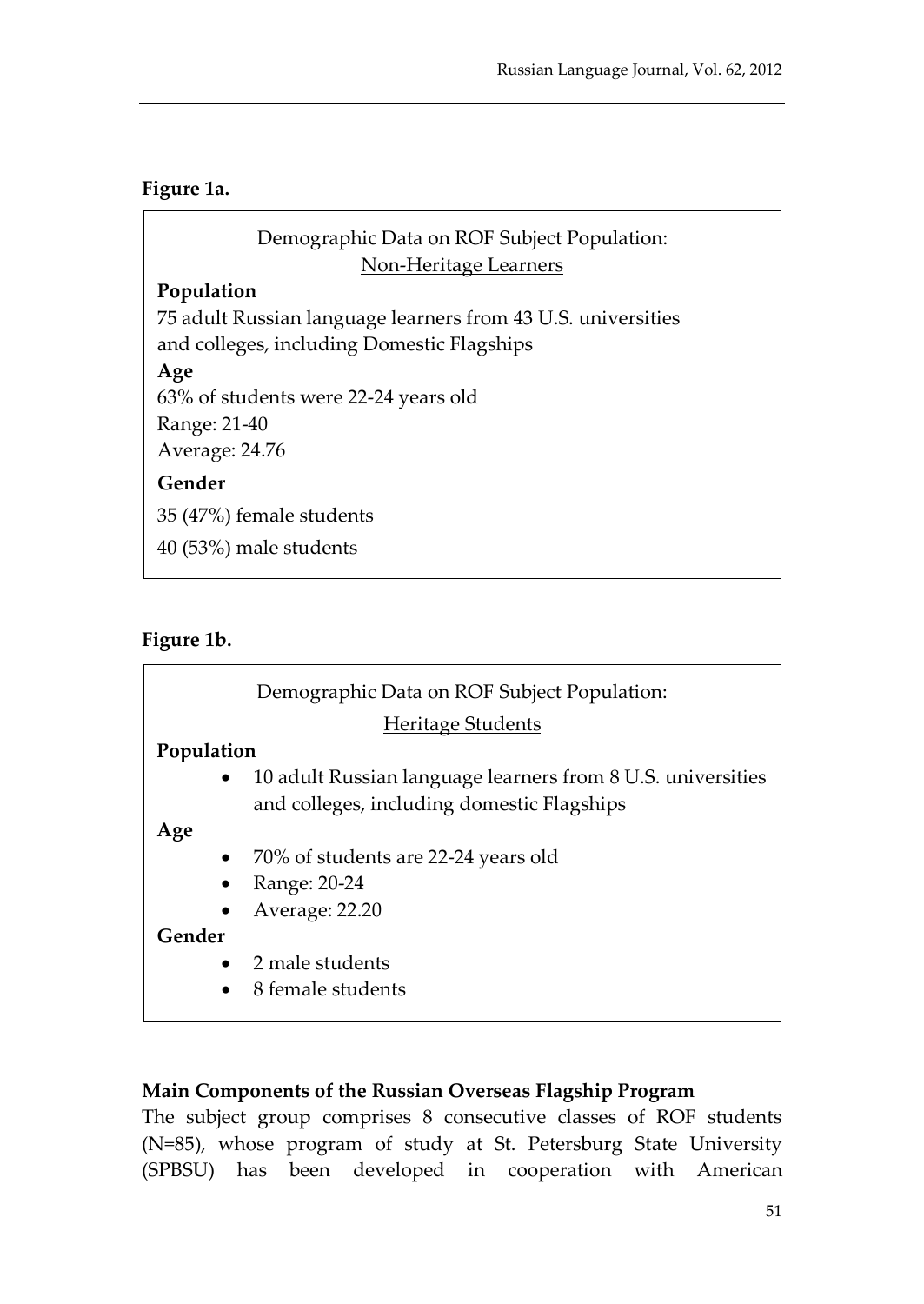Councils/ACTR and combines unsheltered direct-enrollment and internship activities with a dedicated L-2/C-2 dedicated battery of smallgroup classes focused on the integration of speaking, listening, reading, writing, and cultural modalities at the professional level, ACTFL "Superior," ILR - 3. The structure of the Flagship Program, therefore, focuses on both formal and informal language training and a broad range of *in-situ* L-2 utilization content-focused activities.

- Direct enrollment subject course for credit at SPBSU (selected by the student)
- Core language/culture study battery
- Language course work in small groups
- Independent research projects
- Individual language tutors
- Internships placements requiring presentational work and weekly reports
- Discussion groups
- Homestays
- Integrated cultural program (bi-weekly, tied to thematic units of the Flagship language courses)
- On-going evaluation (testing, site visits, teacher/tutor reports, portfolio development, self-evaluation)
- Bi-Weekly Language Utilization Reports (LUR) (time-place mapping and self-management template)

The formal L-2 training programs follow two correlated but separate models: 1) the standard curriculum; 2) the heritage curriculum.

#### **1. The Standard Curriculum**

The core language courses are each lead by a senior lecturer, assisted by a junior faculty member for small group work with no more than 5 students, and work from a literacy-focused integrated syllabus (Rogova et al., 2008, Revised 2012)

| <b>Intensive Language Training Group Work</b>            | Hours per week |
|----------------------------------------------------------|----------------|
| • Reading beyond the lines: Russian literature and press |                |
| • Analytical reading (section-level)                     |                |
| • Mass-media: current issues in Russian society          |                |
| 52                                                       |                |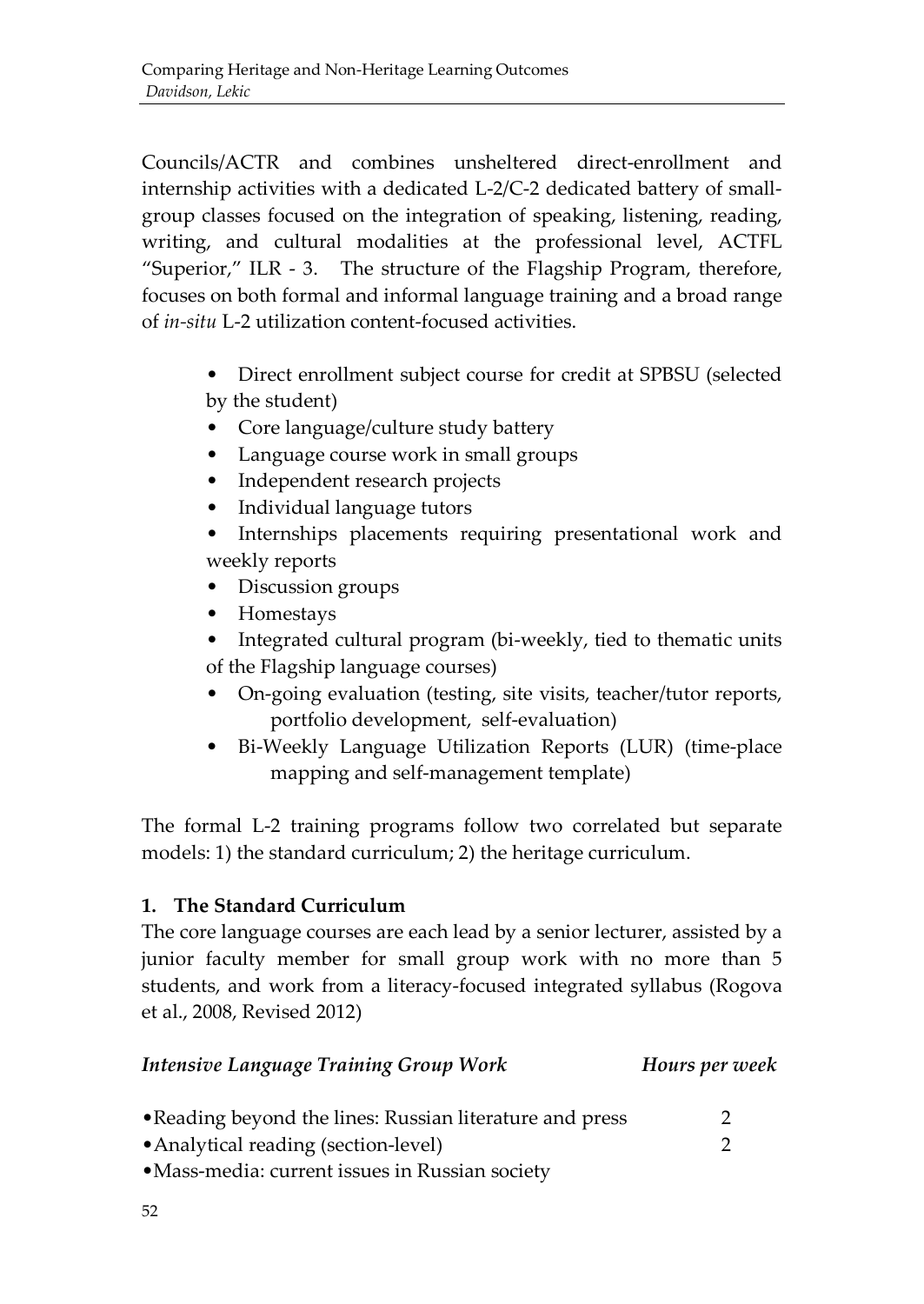| (spring semester)<br>•Contemporary norms of spoken Russian   |               |  |  |  |
|--------------------------------------------------------------|---------------|--|--|--|
| (phonetics and discourse)                                    | 4             |  |  |  |
| • Advanced composition and Russian structure                 | $\mathcal{P}$ |  |  |  |
| •Language through culture: lecture plus discussion/excursion |               |  |  |  |
| Individual:                                                  |               |  |  |  |
| •Direct Enrollment seminar or lecture course (fall semester) | З             |  |  |  |
| •Individual language tutorials                               | 4             |  |  |  |
| •Internship (spring semester)                                |               |  |  |  |

*TOTAL 21/30 Hours*

#### **2. The Heritage Curriculum**

Heritage students enroll in the same core language lecture sessions as does the standard group, but work as a separate group at the sectionlevel of each, where they pursue enhanced readings of general cultural as well as in their respective areas of disciplinary specialization. Reading lists are enhanced, with less time devoted to comprehension of texts, more emphasis on interpretation and discussion.

| <b>Intensive Language Training Group work</b> | Hours per week |
|-----------------------------------------------|----------------|
|                                               |                |

| • Reading beyond the lines: Russian literature and press          | 2  |
|-------------------------------------------------------------------|----|
| • Analytical reading (dedicated section for heritage group)       | 2  |
| • Mass-media: current issues in Russian society (spring semester) | -2 |
| •Contemporary norms of spoken Russian (dedicated heritage)        | 4  |
| • Heritage writing (dedicated heritage course)                    | 2  |
| •Language through culture: lecture plus discussion/excursion      | 4  |
|                                                                   |    |
| Individual:                                                       |    |
|                                                                   |    |
| •Direct Enrollment seminar or lecture course(s) (both semesters)  | 3  |
| •Individual language tutorials                                    | 4  |
| •Internship (both semesters)                                      | 7  |

Heritage students have direct-enrollment courses and internships in both semesters, and normally take two direct enrollment courses in the fall term, and one or two in the spring together with the internship. Heritage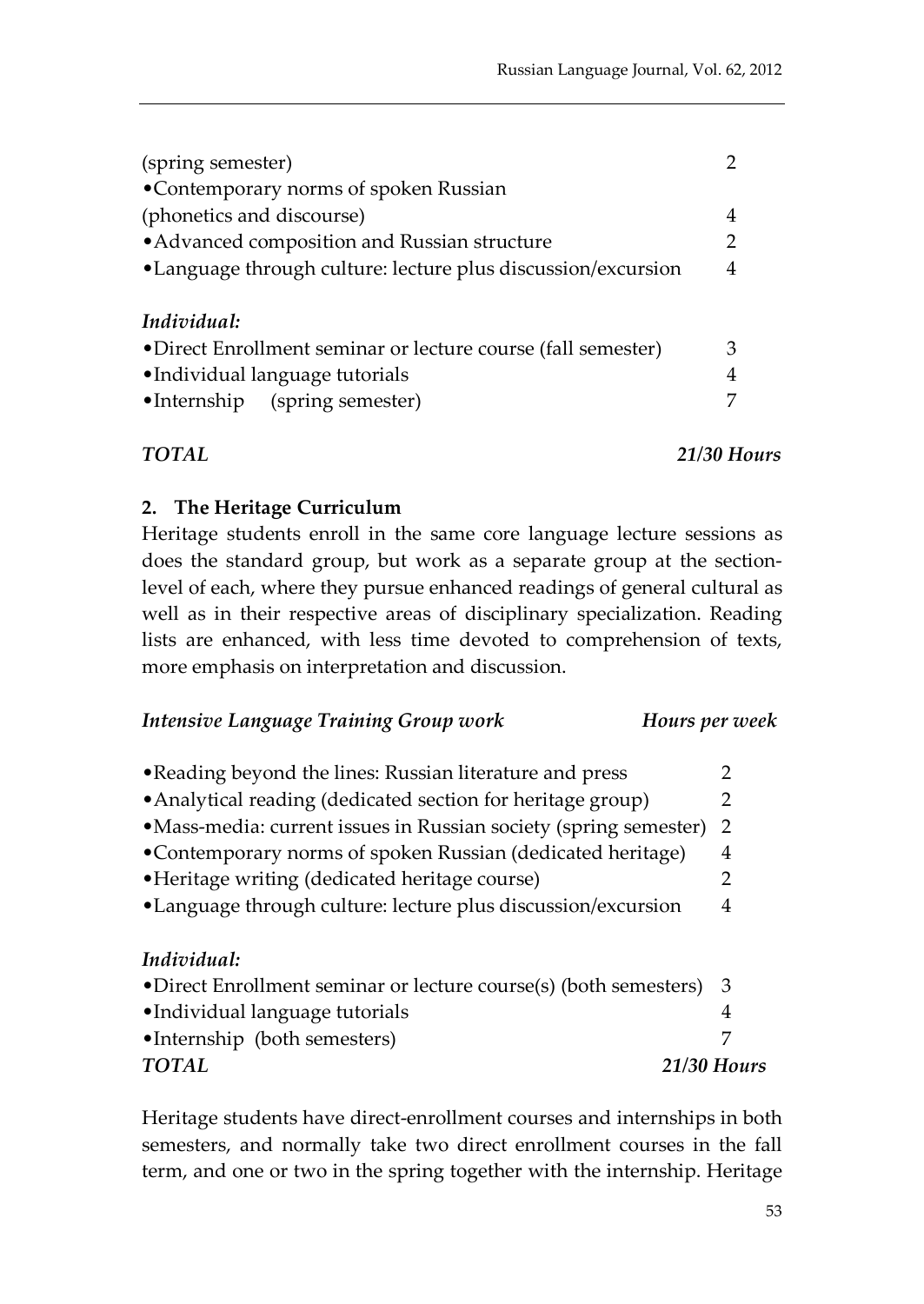language courses are intended to function as a "bridge" curriculum between the non-heritage Level 3 core curriculum and the standard SPBSU student-level course work on the same topics. The heritage writing program, for example, introduced in 2011-12, is based, in part, on the rubrics and norms reflected in the Russian Federation National Standard for Writing, as reflected in the Unified State Examination (EGE) required of all applicants for university admissions (Ivanova, 2009).

#### **Note on Outcomes Measures and Testing Instruments**

Multiple outcomes measures for both pre- and post-program assessment purposes have been used in the overseas Russian Flagship. They include pre- and post-program Oral Proficiency Interviews (OPI), administered by ACTFL-certified proficiency testers, pre- and postprogram American Councils Standardized Reading and Listening Proficiency Tests, based on the ILR proficiency scale, as well as the Test of Russian as a Foreign Language (TORFL), based on the Common European Framework and serving as the official state certified examination of Russian for foreigners in the Russian Federation (Bazarova, Lekic & Marshall, 2009; Ivanova, 2009). Pre- and postprogram test results using the TORFL Certification Level -3 (corresponding to CEF Threshold Level C-1) and Certification Level – 4 (corresponding to CEF Threshold Level C-2) have been used since the beginning of the program (Andrjushina, et al., 2010; Aver'yanova, et al., 2000) ILR-referenced multi-modality reading and listening testing were introduced in 2009 by American Councils, but are not referenced in the present study. Currently ACTFL/OPI testers do not have the ability to rate speaking samples above the "Superior" level. For the purposes of the present study, TORFL testing results will be cited, unless otherwise indicated. (See Davidson (2010) and Davidson & Lekic (2010) for detailed descriptions of these measures).

#### **The Language Utilization Reporting (LUR) System**

As part of a strong emphasis on the development of the advanced learner's self-management of language learning, participants in each of the Flagship programs administered by American Councils in Russia, the Middle and Near East and Africa, are required to complete a bi-weekly language utilization report (LUR), which provides both a standardized accounting of how the students spend time using the language in and outside of class, as well as an opportunity to analyze and reflect on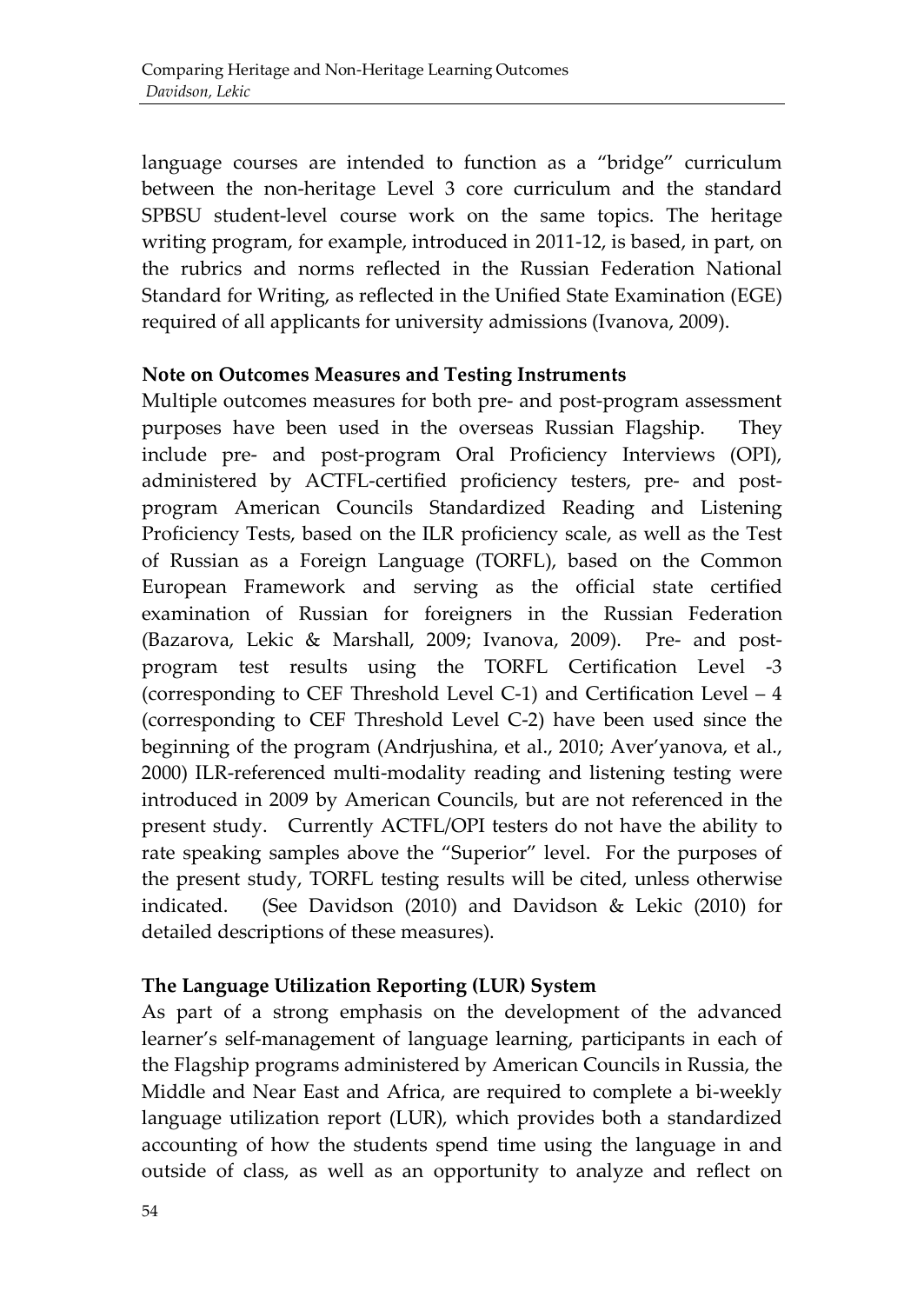successful and unsuccessful speech situations in which they have found themselves during the reporting period. The LUR, therefore, serves both as a diary for documenting language use, as well as a vehicle for personal reflection and communication with an academic advisor (in-country or at-home) for the purpose of goal setting for the next reporting period. (See Davidson & Lekic (2010) for a specimen of the complete LUR template.)

The LUR is a monitored self-reporting online survey instrument, for which students are provided explicit deadlines and instructions to ensure comparability of responses. LUR's are not submitted by students during breaks or for a week that is interrupted by travel outside the host language area. The same reporting schedule has been observed on the LURs over the eight consecutive years represented in the present report, beginning from September 2004 through May of 2012.

Target language activities are listed on the LUR using 13 standard rubrics, one of which is "other." The present study, however, will pay particular attention to language use outside the classroom and the formal learning components of the program. Classroom attendance is required of all ROF students and monitored carefully by on-site resident directors. Quantitative data, based on the American Councils LUR provide the principal focus of the analysis that follows; sample narrative material from open-ended responses have also been included here to assist the reader in better understanding the language utilization behaviors reported.

#### **The Self-Evaluation Instrument**

A major component of the end-of-program evaluation 360-degree evaluation process of the Flagship program is a learning outcomes and self-assessment module developed by language program staff and the research department of American Councils. The self-assessment instrument is designed to elicit information on the following aspects of the overseas Russian language program:

- a) the impact of language courses on improvement in participants' language skills (reading, writing, speaking and listening) as well as improved cultural understanding;
- b) the usefulness of direct enrollment courses in helping participants improve their language skills (reading, writing, comprehension, speaking and listening) and gaining a better understanding of local culture;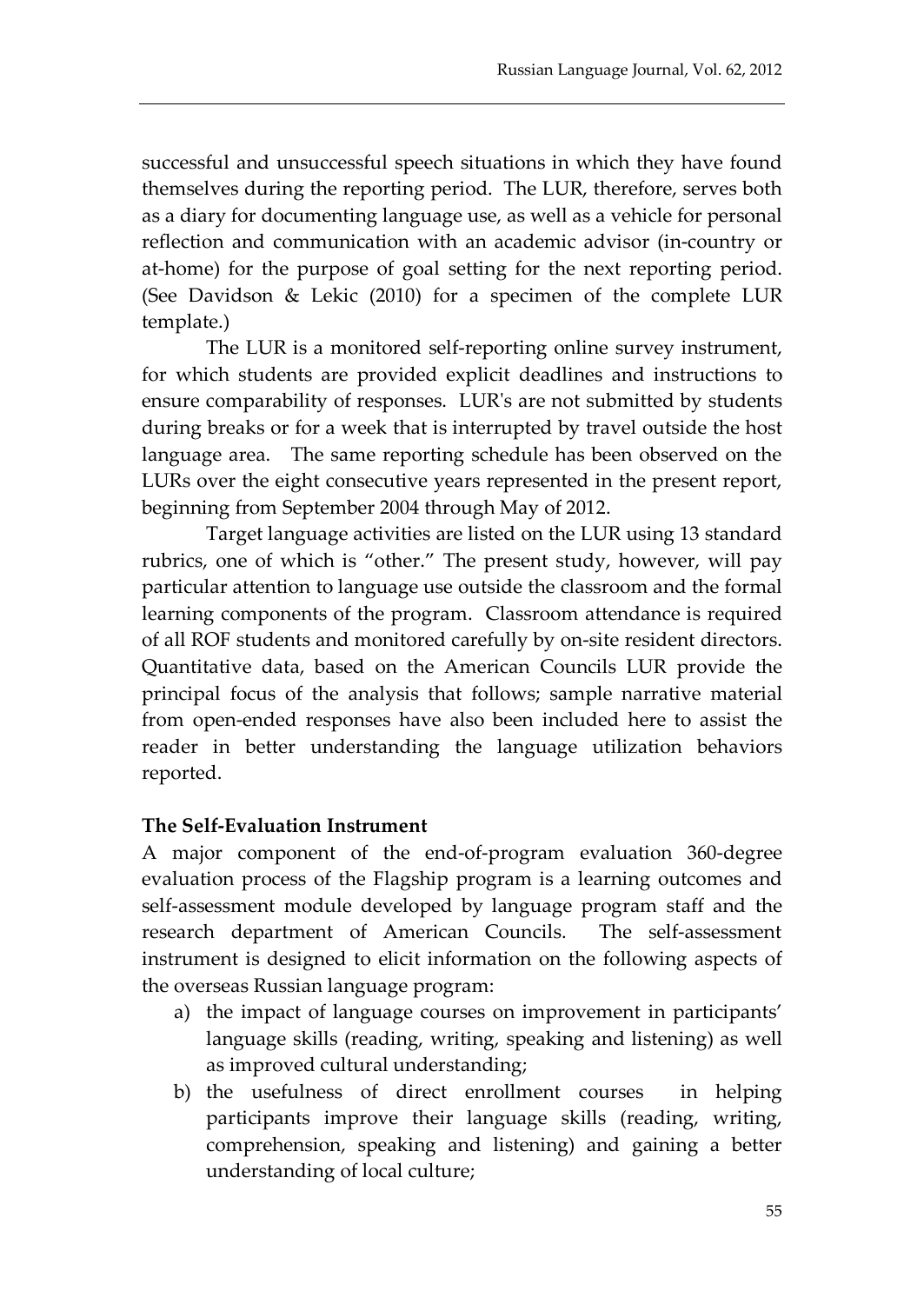- c) the role specific courses in helping participants make language gains, reflecting on the effectiveness of teaching methods, guidance, teacher availability to assist students with questions, issues or problems outside the classroom, class sessions, and the extent to which teachers incorporated cultural learning into their courses;
- d) the impact of co-curricular activities, which included one-day and overnight trips, internships, free time activities, living in dormitories or with host families on improvement in language skills (reading, writing, speaking and listening) as well as improved cultural understanding;
- e) self-assessment of overall language skills in terms of participants' ability to comprehend, read, speak and write grammatically correct Russian and their level of comfort using the language; and
- f) overall assessment of improvement in understanding the culture and everyday life in participants' host country.

Participants were asked to rate the extent to which they felt their language skills had improved, using a five-point scale where 5 is great improvement and 1 is no improvement at all. Similarly, they were asked to gauge the extent to which their courses helped improve their language skills using a five-point scale where 5 is great extent and 1 is not at all. The questionnaire was designed so that it could be administered online.

Data collection for the Russian Overseas Flagship program took place upon program completion. All participants were invited to complete a self-administered questionnaire to provide feedback on their overseas experience, program impact as well as self-assessment of their language skills and extent of cultural exposure and learning. Participants received email invitations providing them with individualized links to the online questionnaire. The first invitation email was sent to participants prior to their departure from their host cities and return to the United States. We adopted an online data collection method to facilitate the process for participants and allow them to submit their completed forms regardless of their physical location at the end of their program in Russia. In addition, the online survey instrument allowed survey respondents to exit the survey at any time and return to complete it. The respondents could re-access their online form and pick up where they had left off. To encourage cooperation and increase response rate,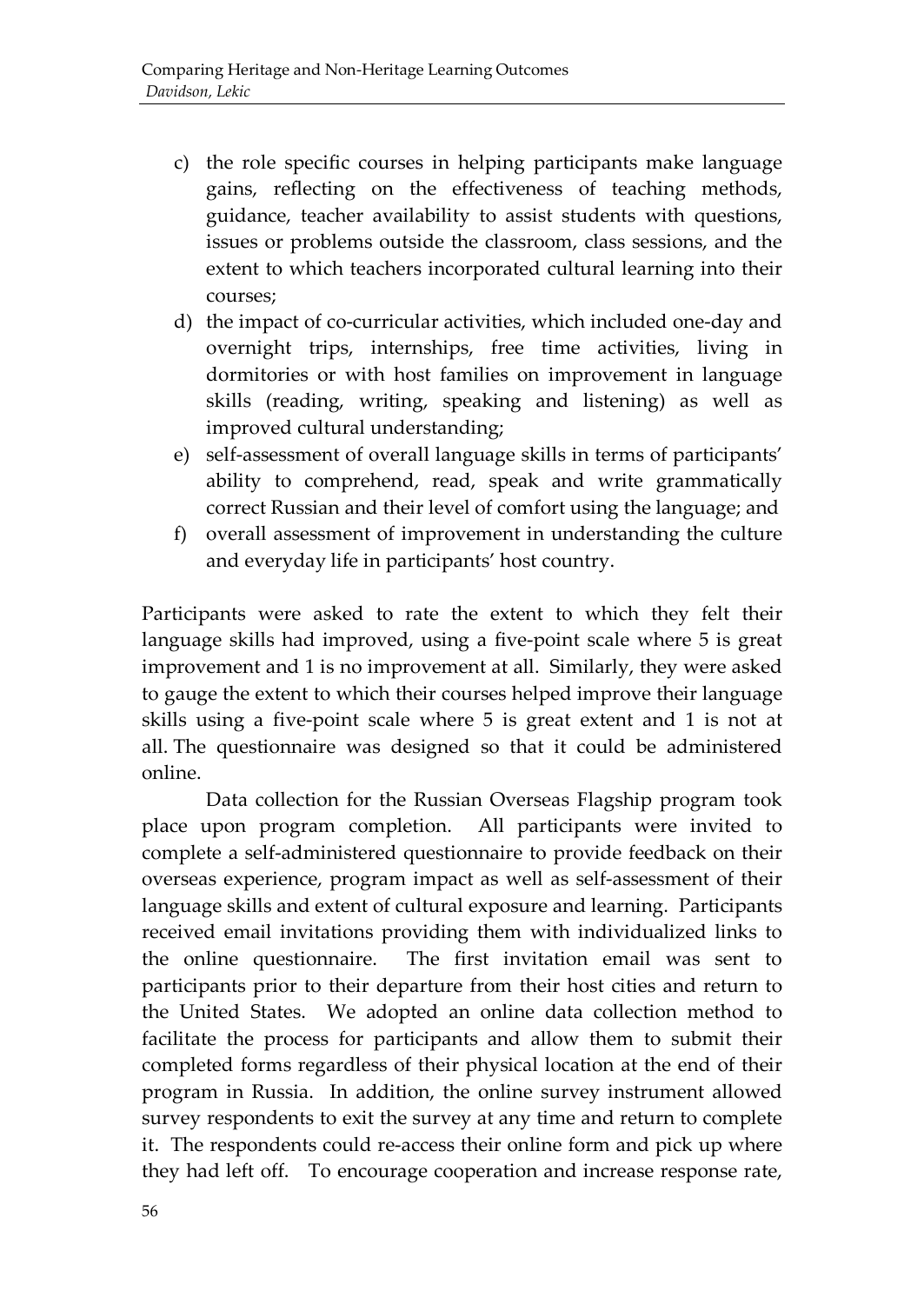follow up and reminder emails were sent to non-respondents every three days over a two week period. Using this data collection protocol, we achieved 100% response rate as participants in the program from 2009- 2012 program submitted completed questionnaires, yielding completed questionnaires for ten heritage speakers and 49 non-heritage speakers. All data are kept confidential and reported in aggregate form. (*See Appendix 1.)*

#### **III. RESULTS**

Analysis has proceeded along three lines: a) review of L-2 proficiency outcomes of the Russian Overseas Flagship for the current subject group in order to confirm post-program outcomes; b) presentation of data relating outcomes to overall levels and types of L-2 utilization activities of participants over the same period; c) heritage and non-heritage postprogram self-evaluations are considered in light of the student's measured proficiency outcomes and individual allocation of time-on-task over the course of the program.

#### **Learner outcome variables**

The proficiency-based outcomes report of the ROF to date can be viewed in the following Figures, which compare pre- and post-Flagship program test performances across modalities. Figures 2, 4, 6, and 8 (below) update the Davidson and Lekic 2010 report on ROF proficiency-based outcomes through the inclusion of an additional year (2011-2012;  $N = 20$ ) of Flagship Program data. The break-down and analysis of heritage and non-heritage outcomes and language utilization is presented here for the first time, as are count/row percentage charts for the aggregate group, the standard population, and the heritage population (Tables 1, 2, 3).

The outcomes results presented in Figure 2 above demonstrate that participants in the ROF program attain the 3-level proficiency at a success rate of approximately 90%. Figure 3 provides a comparison of OPI test outcomes of heritage and non-heritage ROF participants. Based on data collected to date, heritage students were somewhat more likely to have entered the Flagship program at a measured OPI Level of 2+ than their non-heritage counterparts (51% versus 31%), and were considerably more likely to have completed the program at Level 4 or 4+, than their non-heritage counterparts (60% versus 21%).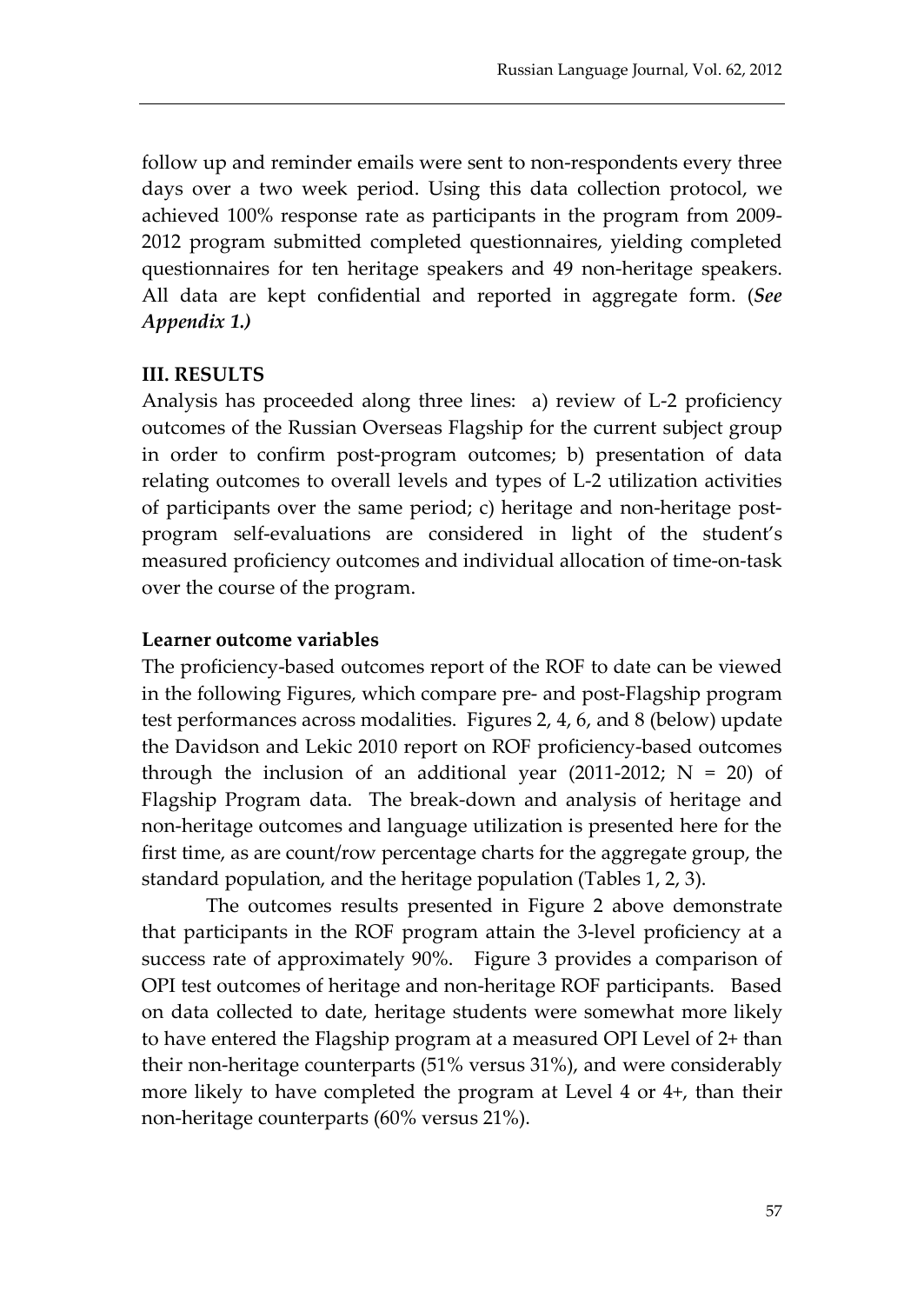#### **Figure 2.**



#### **Table 1.**

| Speaking proficiency scores for all learners (N=85), |                                           |          |                                         |          |          |          |        |  |
|------------------------------------------------------|-------------------------------------------|----------|-----------------------------------------|----------|----------|----------|--------|--|
|                                                      | Pre- and Post-program (Count/Row Percent) |          |                                         |          |          |          |        |  |
| Pre-program                                          |                                           |          | Post-program Speaking Proficiency Level |          |          |          |        |  |
| Speaking                                             |                                           |          |                                         |          |          |          |        |  |
| Proficiency                                          | 2                                         | $2+$     | 3                                       | $3+$     | 4        | $4+$     | Total  |  |
| Level                                                |                                           |          |                                         |          |          |          |        |  |
| 1                                                    | $\Omega$                                  | $\Omega$ | 1                                       | $\Omega$ | $\Omega$ | $\Omega$ |        |  |
| $\%$                                                 | 0                                         | 0        | 100.00                                  |          | 0        | 0        | 100.00 |  |
| $1+$                                                 | 2                                         |          | З                                       |          | 0        | 0        | h      |  |
| $\%$                                                 | 33.30                                     | 16.70    | 50.00                                   | 0        | 0        | $\Omega$ | 100.00 |  |
| $\overline{2}$                                       | $\Omega$                                  | 3        | 24                                      | 9        | 11       | 1        | 48     |  |
| $\%$                                                 | $\boldsymbol{0}$                          | 6.30     | 50.00                                   | 18.80    | 22.90    | 2.10     | 100.00 |  |
| $2+$                                                 | $\Omega$                                  | $\Omega$ | 15                                      | 4        | 9        | $\Omega$ | 28     |  |
| $\%$                                                 | $\Omega$                                  | $\theta$ | 53.60                                   | 14.30    | 32.10    | 0        | 100.00 |  |
| 3                                                    | $\Omega$                                  | $\Omega$ | 1                                       |          | $\theta$ | 0        |        |  |
| $\%$                                                 | 0                                         | $\Omega$ | 50.00                                   | 50.00    | $\theta$ | $\theta$ | 100.00 |  |
|                                                      |                                           |          |                                         |          |          |          |        |  |
| Total                                                | $\mathfrak{p}$                            | 4        | 44                                      | 14       | 20       |          | 85     |  |
| $\%$                                                 | 2.40                                      | 4.70     | 51.80                                   | 16.50    | 23.50    | 1.20     | 100.00 |  |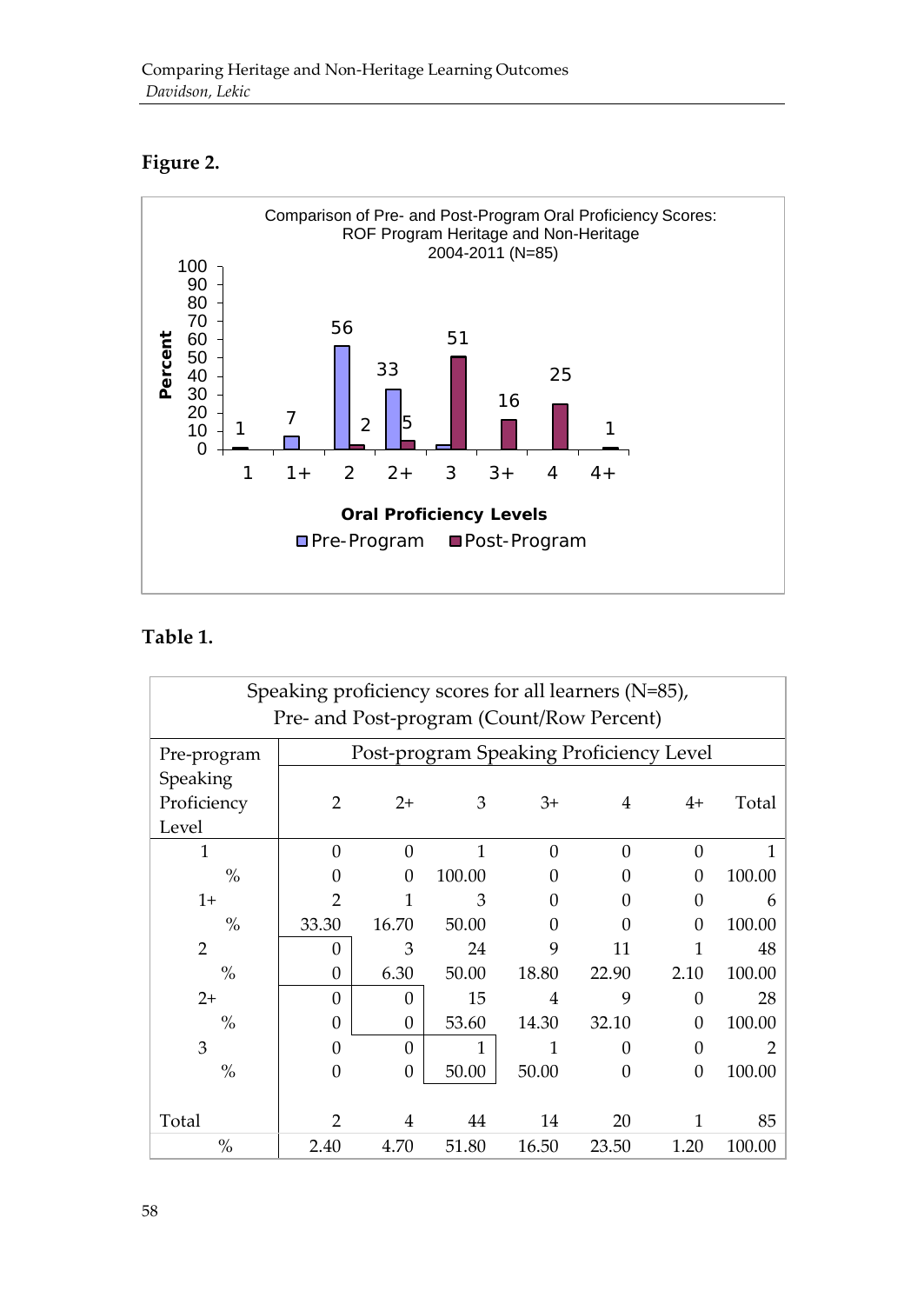### **Figure 3.**



#### **Table 2.**

| Speaking proficiency scores for non-heritage learners (N=75), |                |          |                                         |          |          |        |  |
|---------------------------------------------------------------|----------------|----------|-----------------------------------------|----------|----------|--------|--|
| Pre- and Post-program (Count/Row Percent)                     |                |          |                                         |          |          |        |  |
| Pre-                                                          |                |          | Post-program Speaking Proficiency Level |          |          |        |  |
| program<br>Speaking                                           | $\overline{2}$ | $2+$     | 3                                       | $3+$     | 4        | Total  |  |
| Proficiency                                                   |                |          |                                         |          |          |        |  |
| Level                                                         |                |          |                                         |          |          |        |  |
| 1                                                             | $\Omega$       | $\Omega$ | 1                                       | $\theta$ | $\theta$ |        |  |
| $\%$                                                          | 0              | 0        | 100.00                                  | 0        | $\Omega$ | 100.00 |  |
| $1+$                                                          | 2              |          | 2                                       | O        | $\theta$ | 5      |  |
| $\%$                                                          | 40.00          | 20.00    | 40.00                                   | 0        | $\theta$ | 100.00 |  |
| $\overline{2}$                                                | $\theta$       | 3        | 22                                      | 9        | 10       | 44     |  |
| $\%$                                                          | $\theta$       | 6.80     | 50.00                                   | 20.50    | 22.70    | 100.00 |  |
| $2+$                                                          | $\Omega$       | 0        | 15                                      | 3        | 5        | 23     |  |
| $\%$                                                          | $\Omega$       | 0        | 65.20                                   | 13.00    | 21.70    | 100.00 |  |
| 3                                                             | $\Omega$       | $\theta$ | 1                                       | 1        | $\theta$ |        |  |
| $\%$                                                          | O              | $\Omega$ | 50.00                                   | 50.00    | $\Omega$ | 100.00 |  |
| Total                                                         |                | 4        | 41                                      | 13       | 15       | 75     |  |
| $\%$                                                          | 2.70           | 5.30     | 54.70                                   | 17.30    | 20.00    | 100.00 |  |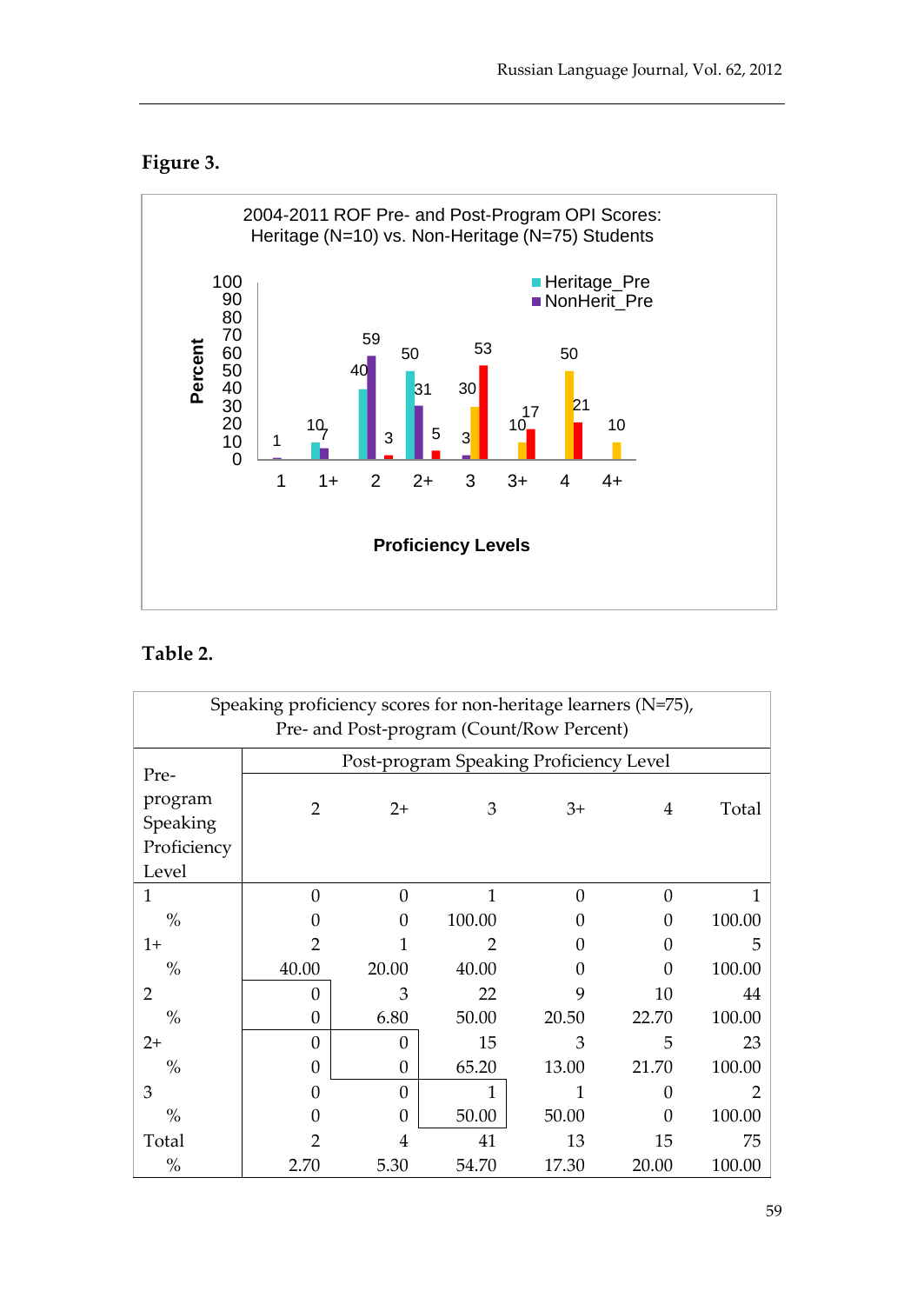#### **Table 3.**

| Speaking proficiency scores for heritage learners (N=10), Pre- and Post-<br>program (Count/Row Percent) |                |                |       |                                         |        |  |  |
|---------------------------------------------------------------------------------------------------------|----------------|----------------|-------|-----------------------------------------|--------|--|--|
|                                                                                                         |                |                |       |                                         |        |  |  |
| Pre-program                                                                                             |                |                |       | Post-program Speaking Proficiency Level |        |  |  |
| Speaking<br>Proficiency                                                                                 | 3              | $3+$           | 4     | $4+$                                    | Total  |  |  |
| Level<br>$1+$                                                                                           | 1              | $\overline{0}$ | 0     | $\theta$                                |        |  |  |
| $\%$                                                                                                    | 100.00         | $\overline{0}$ | 0     | $\theta$                                | 100.00 |  |  |
| $\overline{2}$                                                                                          | $\overline{2}$ | $\theta$       | 1     | 1                                       | 4      |  |  |
| $\%$                                                                                                    | 50.00          | 0.00           | 25.00 | 25.00                                   | 100.00 |  |  |
| $2+$                                                                                                    | 0              | 1              | 4     | $\Omega$                                | 5      |  |  |
| $\%$                                                                                                    | 0.00           | 20.00          | 80.00 | $\theta$                                | 100.00 |  |  |
| Total                                                                                                   | 3              | 1              | 5     | 1                                       | 10     |  |  |
| $\%$                                                                                                    | 30.00          | 10.00          | 50.00 | 10.00                                   | 100.00 |  |  |

Listening comprehension skills have been shown (Davidson, 2010) to function as a predictor of oral proficiency grain at the advanced to superior level of acquisition of Russian. Listening comprehension tests assess both interpersonal as well as of the interpretive listening modes.

Figure 4 displays listening comprehension data based on 8 years of TORFL testing of this specific skill. Slightly more than half (60%) of all ROF participants enter the program with measured listening comprehension levels in the upper range of Level 2. By comparison, post-program proficiency testing indicates that all participants have crossed the Level 3 threshold in the course of the nine-month ROF program. Moreover, considerable variation may be observed in ultimate attainment in this particular modality with less than one third of the overall group (31%) testing at 3+ at the end of the program, and the balance of the participants' scores distributed more or less equally across all gradations of Levels 3 and 4.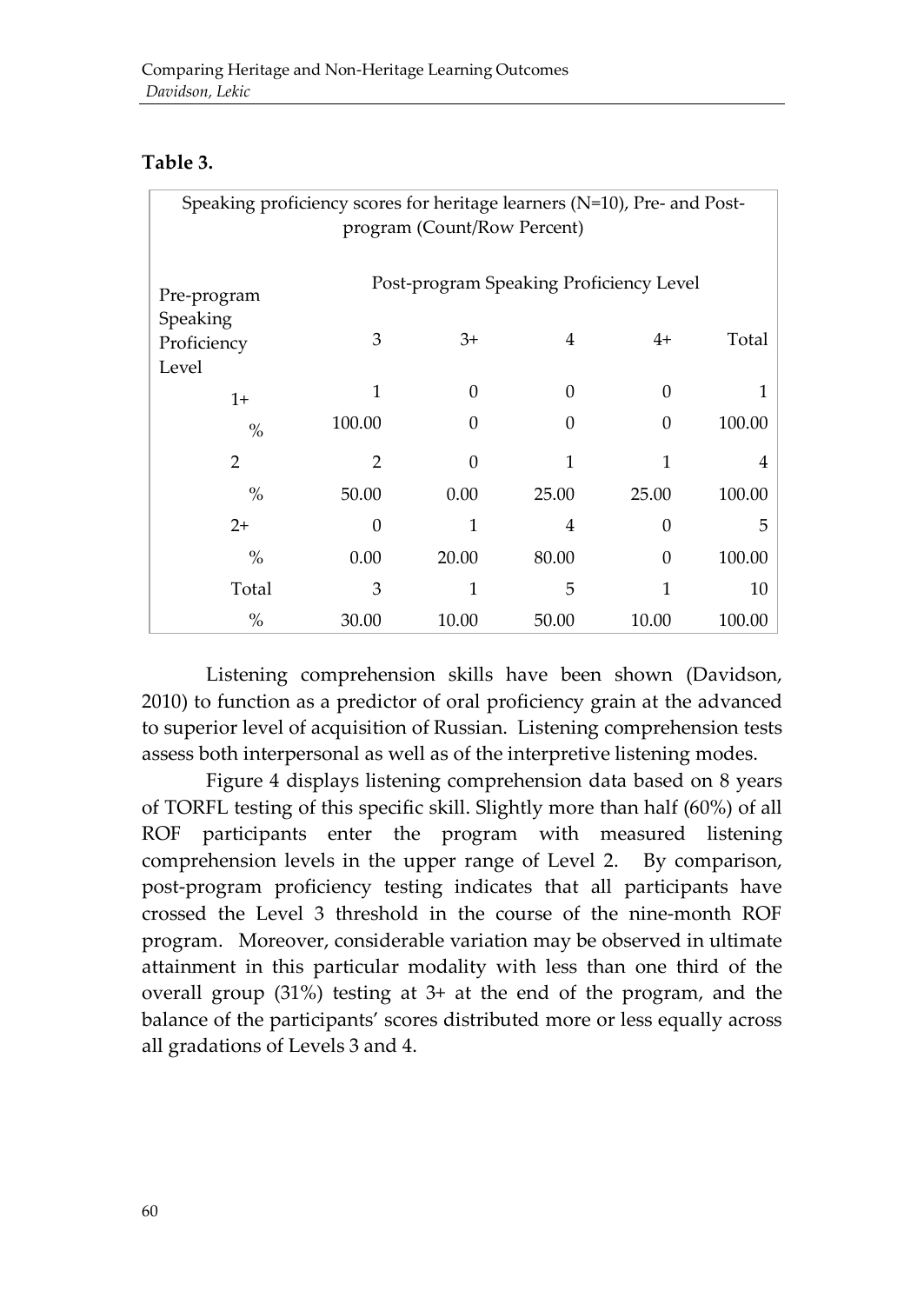#### **Figure 4.**



#### **Figure 5.**

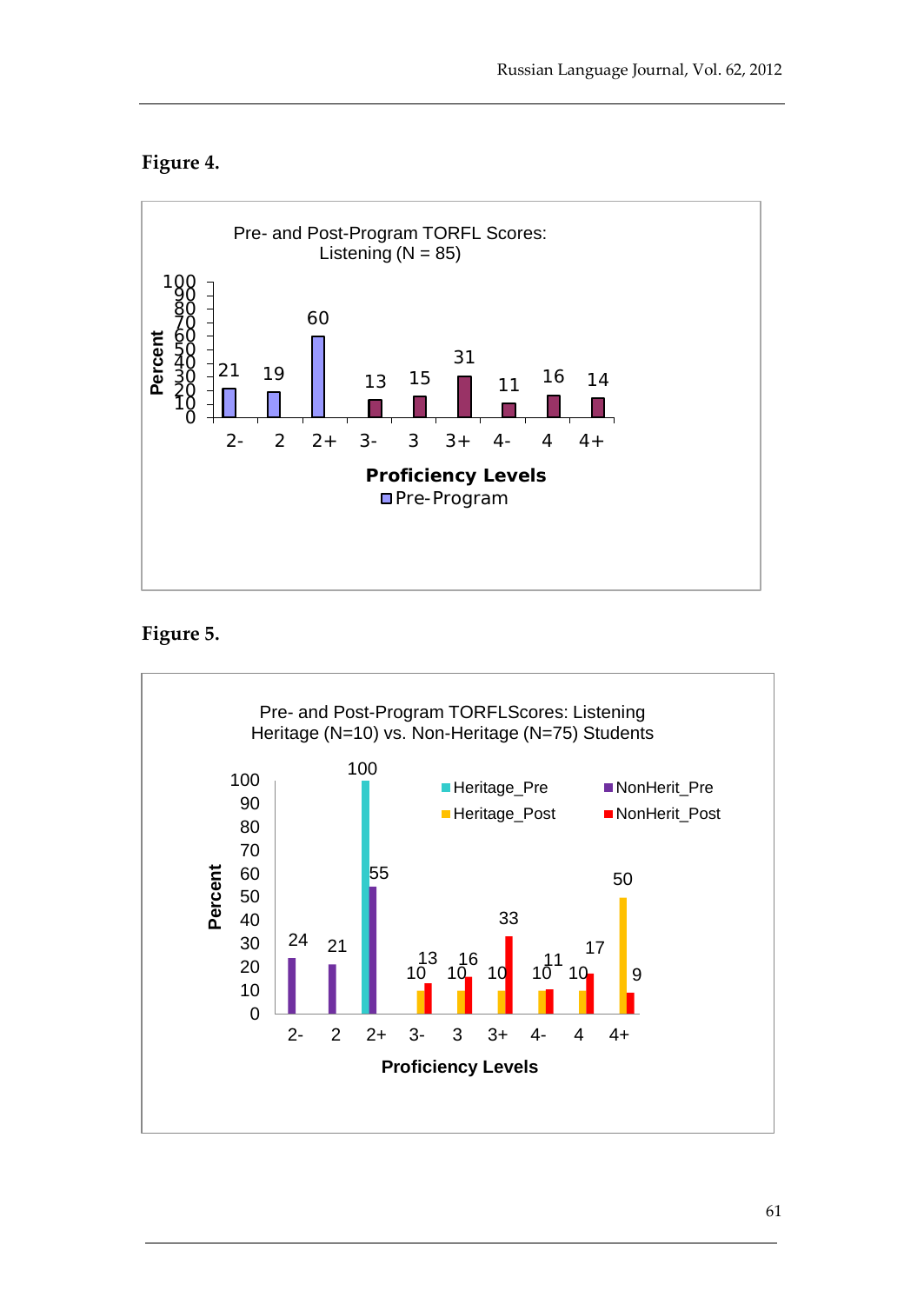Heritage learners demonstrate a slightly stronger level of listening proficiency (2+) on the pre-program tests in comparison to their nonheritage counterparts. Moreover, 70% go on to achieve Level – 4 proficiency by the end of the program. Non-heritage participants typically register gains from Level 2 (pre-program) to Level 3+ (postprogram) during the same period of Flagship training. As noted above, there is a fair degree of variation among post-program proficiency outcomes for both groups, in comparison to the relatively narrow range of proficiencies demonstrated by the overall group at the outset of the program.

The Flagship Programs are intended to develop not only professional-level speaking skills in participants, but broad-based linguistic and cultural literacy as well, as is consistent with the demands of professional use of the language. Writing and reading skills are therefore an important part of the overall assessment strategy for ROF and the other overseas Flagship programs.



#### **Figure 6.**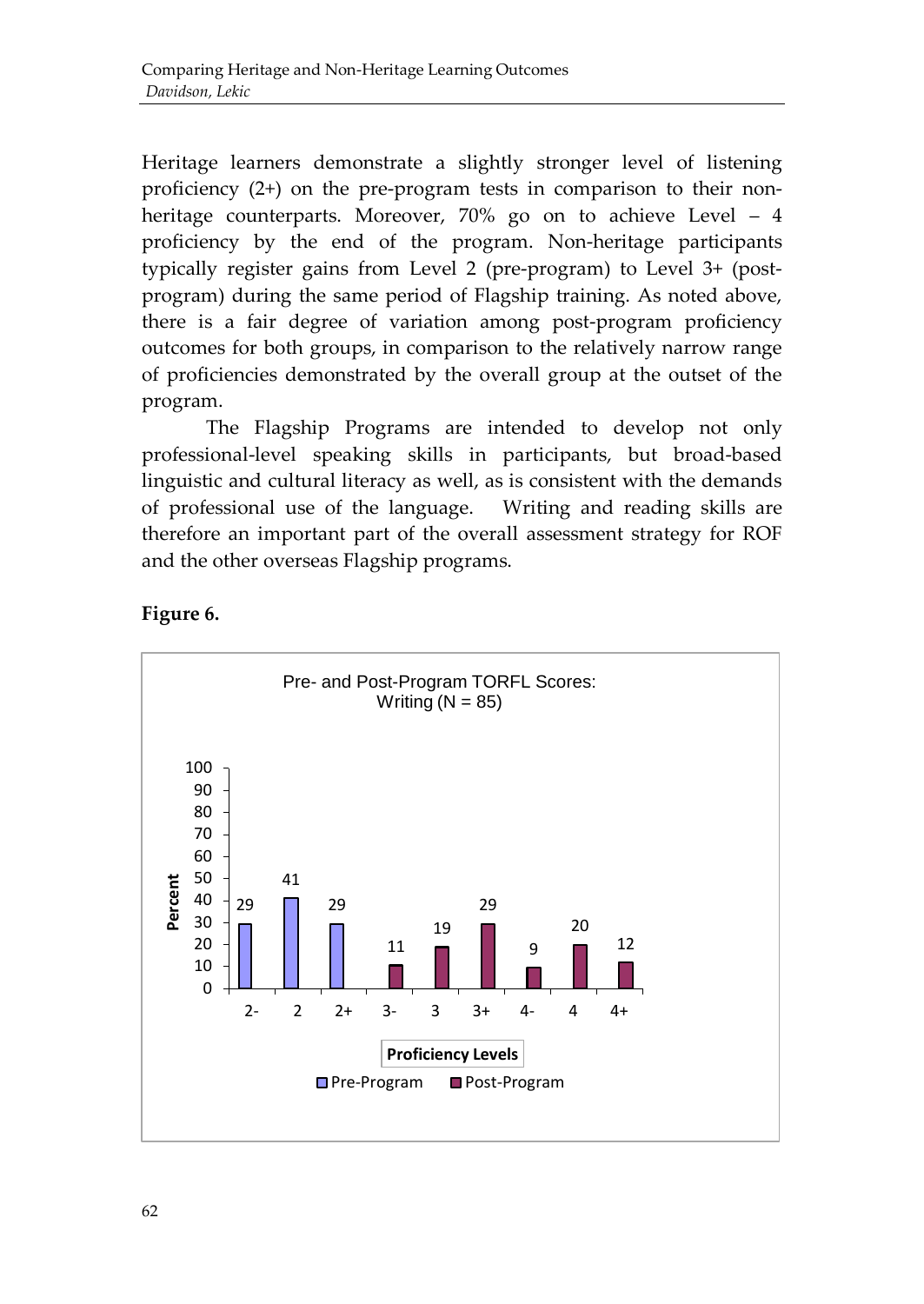The overall performance of ROF students on the pre- and post-program TORFL writing tests indicate entering levels for all participants in the "2" (advanced) range, and post-program outcomes ranging from the lower end of the 3-range (11%) to the upper end of the 4-range (12%). The mean pre-test score for the ROF population as a whole was "2", while the mean post-program score was in the upper range of Level 3.

#### **Figure 7.**



Turning now to a comparison of the heritage and non-heritage subgroups within the above data, one sees that the heritage group demonstrated pre-program writing levels at a similar level as their nonheritage counterparts. Post-program TORFL tests indicate that 70% of the heritage group experienced a gain of two proficiency thresholds, i.e., from Level 2 to Level 4. The typical gain for non-heritage students over the same period was from Level 2 to Level 3+, although 38% of the nonheritage group also demonstrated Level-4 writing proficiency on the post-program test.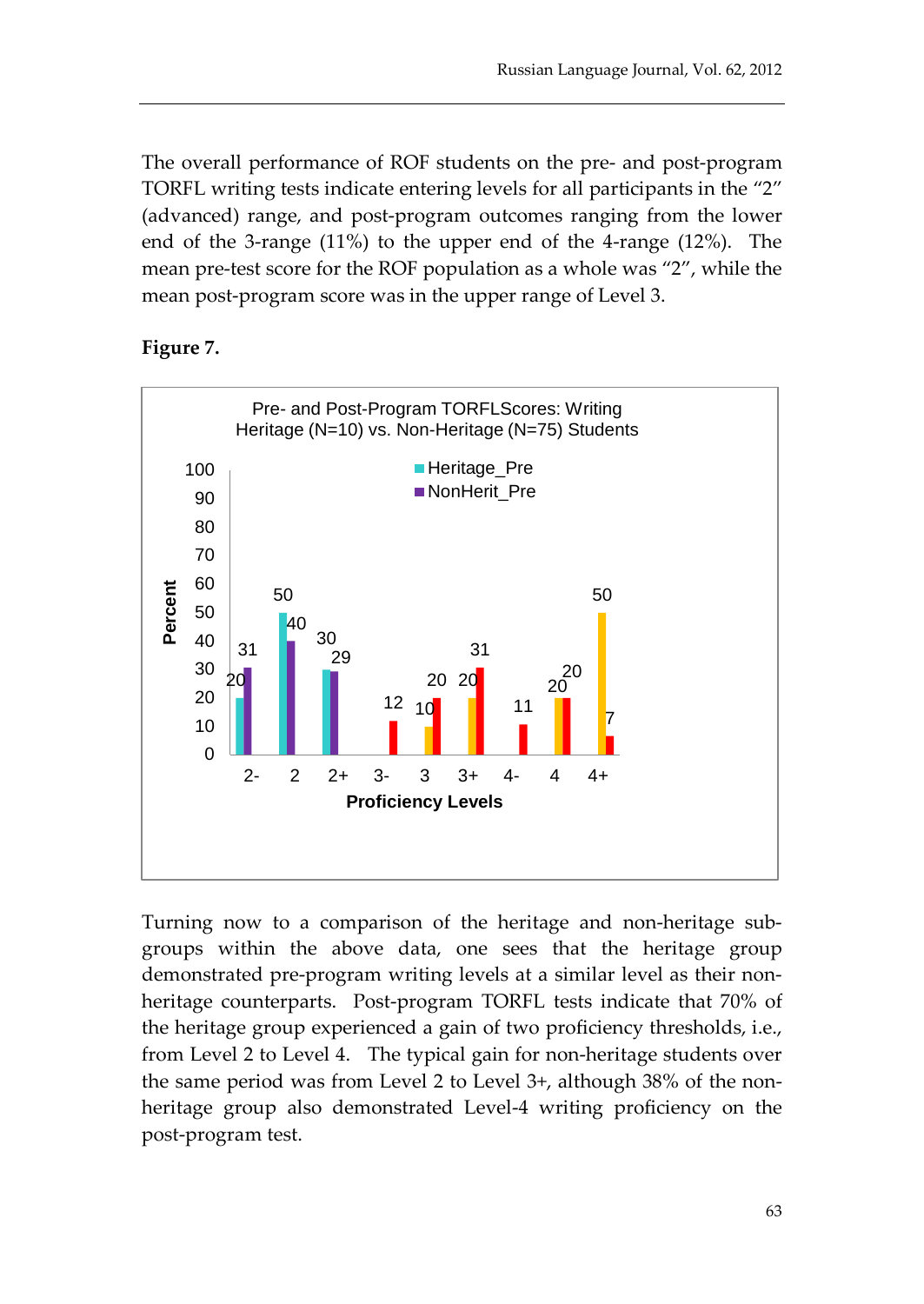Reading scores for the full group of ROF students indicate generally higher initial levels of proficiency than is the case of the other measures skills with 80% scoring in the upper range of Level 2. All participants demonstrated advancement beyond 2+ over the course of the nine-month ROF program.



#### **Figure 8.**

Heritage students (70%) demonstrated very substantial gains (two proficiency thresholds) in reading, advancing from a pre-program reading score of 2+ to a post-program level in the 4-range.

As Figure 9 indicates, non-heritage participants typically advanced from 2+ to 3+ in reading (41%), although 38% of the latter group was able to demonstrate 4-level competence in reading at the end of the ROF program.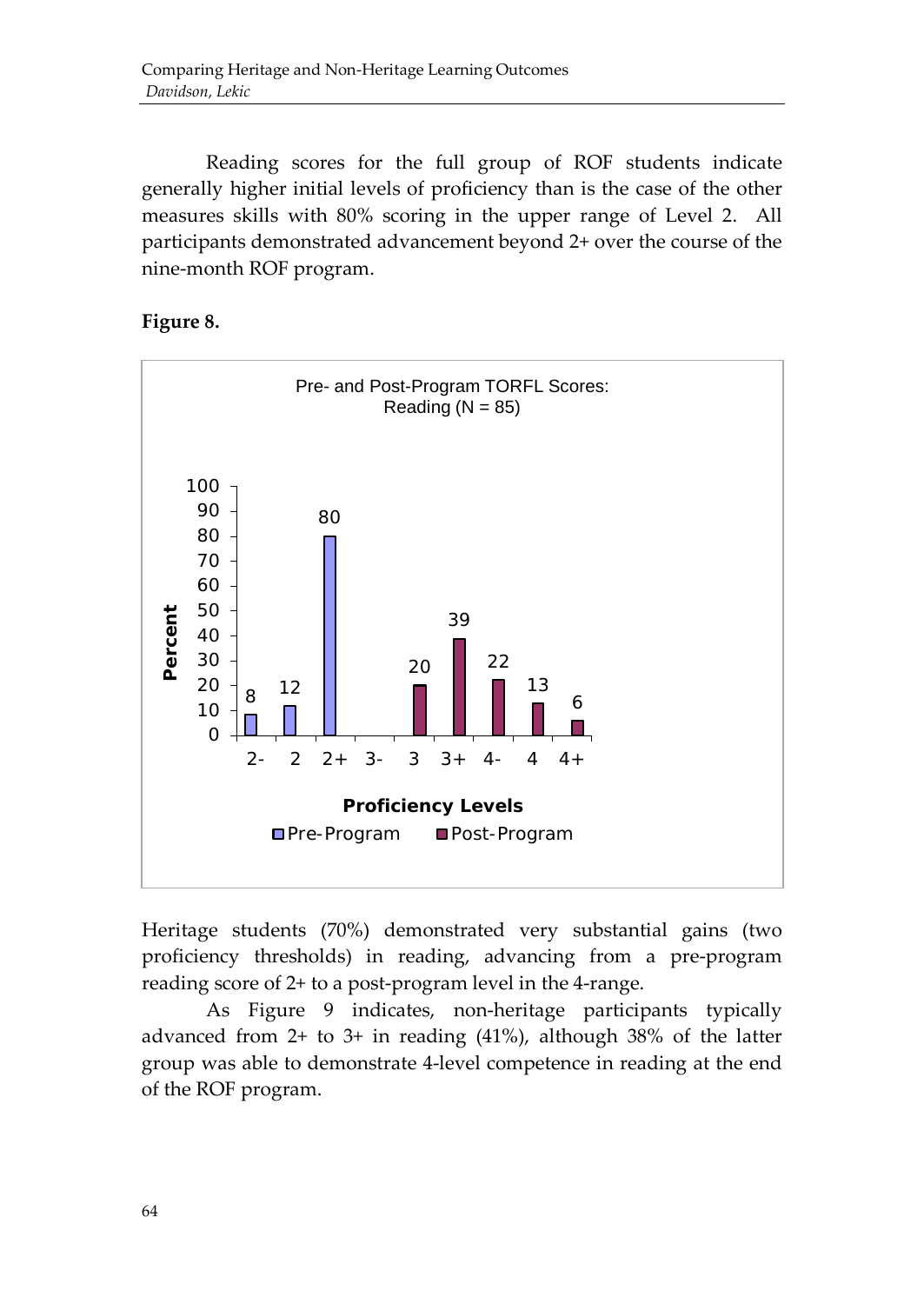#### **Figure 9.**



#### **From Product to Process: How Different are the Language Utilization Behaviors of Overseas Heritage and Non-Heritage Students of Russian?**

To date, 84 Russian Flagship participants have submitted on average 17 bi-weekly reports per year describing a total of 98,473.65 hours of target language use, distributed across ten activity rubrics (see below). A general analysis of language utilization within the overseas ROF context has been previously reported (Davidson & Lekic, 2010). The present study focuses on an analysis of heritage and non-heritage targetlanguage utilization patterns, based on a dataset that is now about 30% larger than the one, on which the 2010 study was undertaken.

Data from the present study replicate previous findings egarding differences that obtain when comparing the way in which Flagship students invested their time in out-of-class language utilization.

Student discretionary activities, such as the amount of time spent completing homework assignments, or in discussions with the homestay family, in reading for pleasure, following the press, including local TV or radio, and passing time with friends, reflected certain consistent patterns,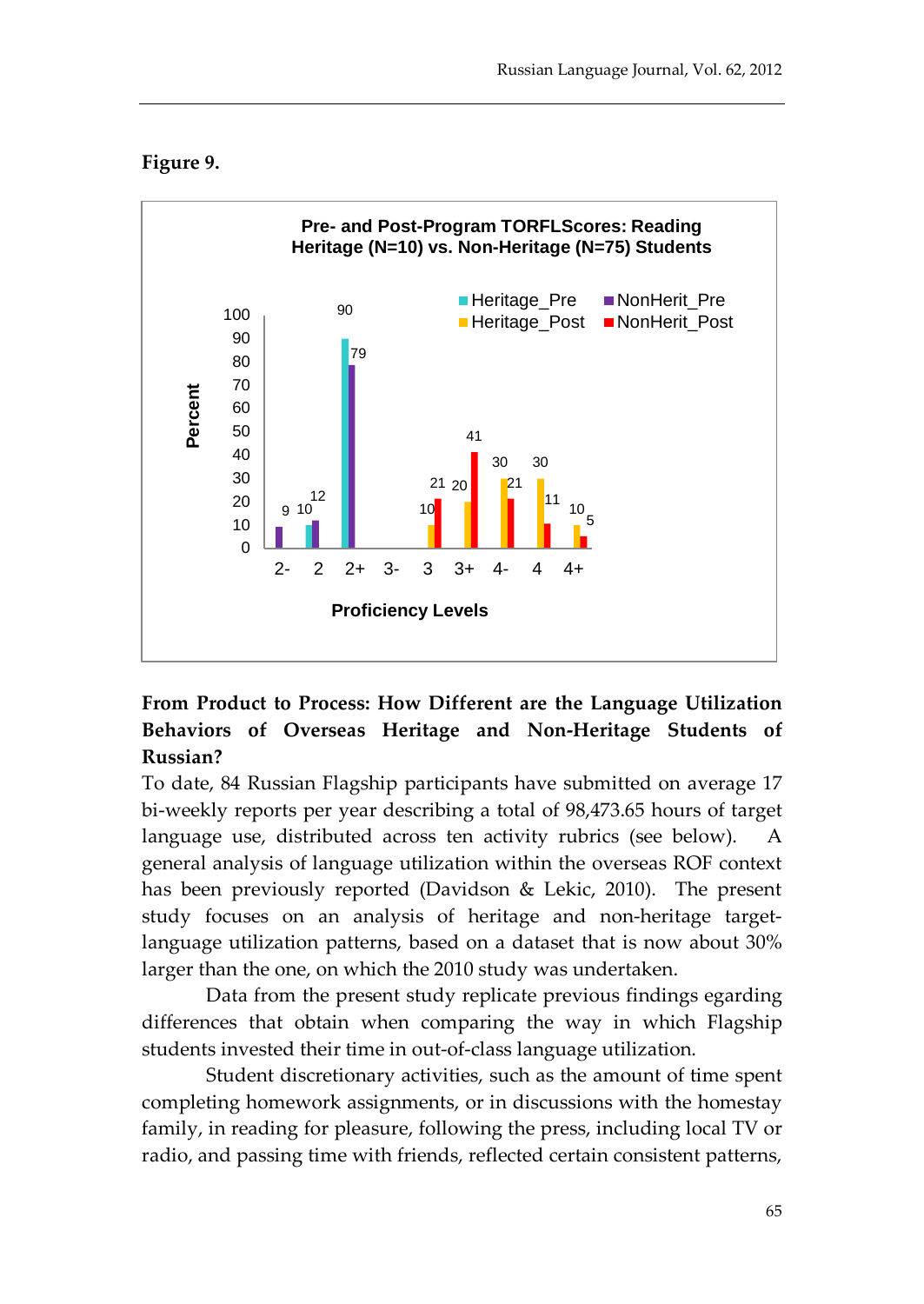when arranged according to post-program learning outcomes, as Figure 10 above illustrates. Three these activity types are statistically associated with high-level gain for the non-heritage population:

#### **Figure 10.**

| Activity                | Post-test<br>OPI 2/2+<br>$(N = 5)$ | Post-test<br>OPI <sub>3</sub><br>$(N = 44)$ | Post-test<br>OPI 3+/4/4+<br>$(N = 35)$ |
|-------------------------|------------------------------------|---------------------------------------------|----------------------------------------|
| Homework                | 1.8                                | 6.6                                         | 8.4                                    |
| Internship              | 6.8                                | 6.0                                         | 5.2                                    |
| Tutoring                | 3.5                                | 3.5                                         | 3.0                                    |
| <b>Academic Reading</b> | 4.7                                | 2.0                                         | 2.7                                    |
| <b>Cultural Events</b>  | 1.4                                | 2.8                                         | 2.9                                    |
| Host Family             | 6.0                                | 7.4                                         | 8.6                                    |
| Reading for Pleasure    | 0.8                                | 3.7                                         | 4.0                                    |
| Following the Press     | 2.2                                | 2.5                                         | 3.2                                    |
| Local TV/Radio          | 3.7                                | 5.4                                         | 4.9                                    |
| Time Spent with Friends | 8.1                                | 11.6                                        | 11.4                                   |

#### **Average Weekly Number of Hours Spent on Activities: By Post-test OPIs (Academic Year)**

An alternative way to view program outcomes is presented in Figure 11, where the analysis is based not on the comparison of ultimate outcomes but on the overall "change" in proficiency score from beginning until end of the 9-month Flagship program. A threshold-level gain, for example from Level 2 to 3, is an example of what one may regard as a "good" gain, whereas a shift from 2 to 2+, while clearly a measureable improvement, is categorized here as a "low" gain. By comparison, a double-threshold jump in proficiency from 2 at the pre-program level to 4 at the postprogram level, would be considered a "high" gain by almost any available standard, particularly given the "artifact effect" inherent in the measurement scale itself, where the expected time-on-task between threshold levels increases greatly as one moves upward along the 5-point scale (Brecht, Davidson, Ginsberg, 1995).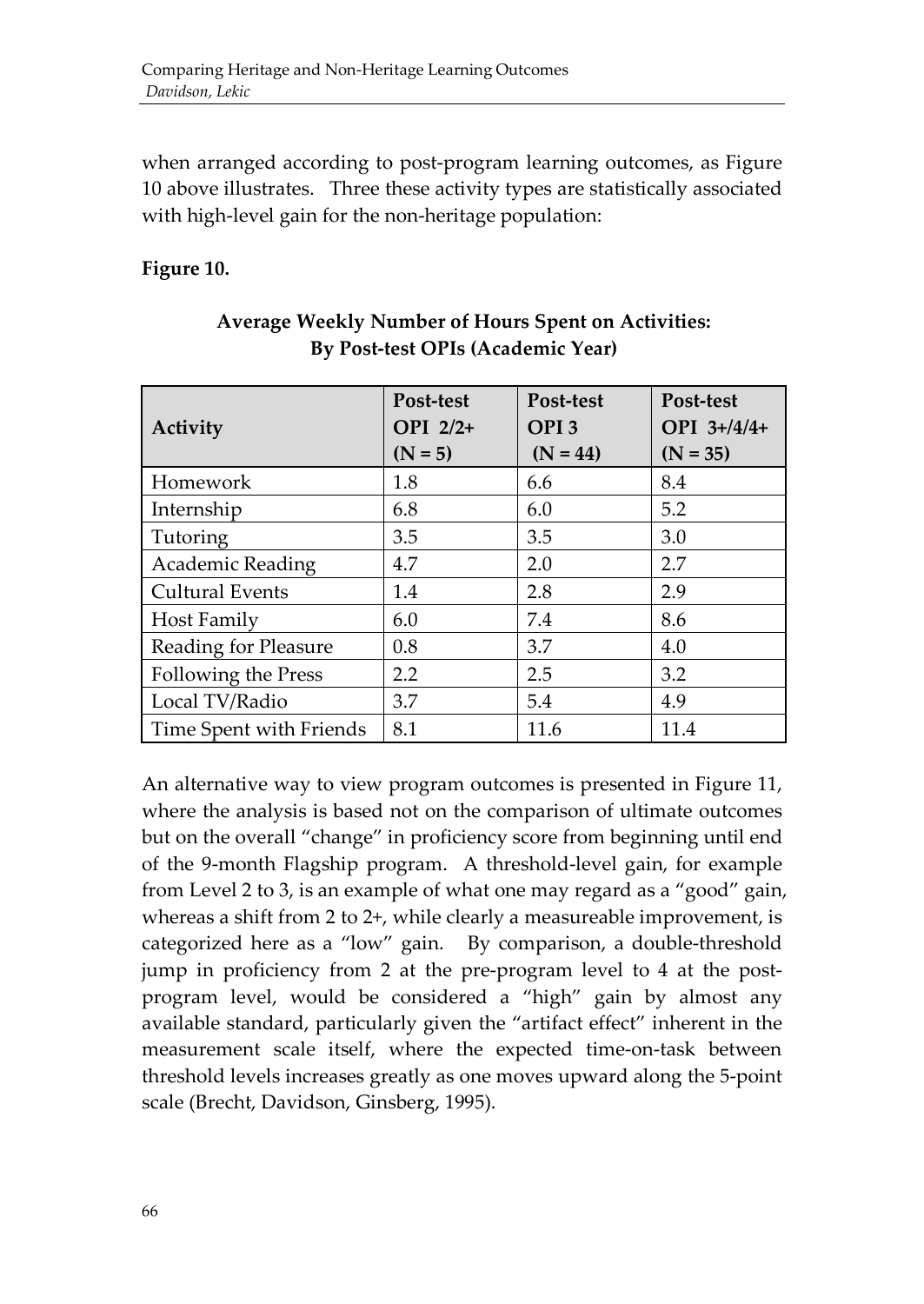**Table 4.**

|                  | Post-            |          | Reading for | Following |
|------------------|------------------|----------|-------------|-----------|
|                  | Program          | Homework | Pleasure    | the Press |
|                  | <b>OPI</b> Score |          |             |           |
| Post-            |                  |          |             |           |
| Program          |                  |          |             |           |
| <b>OPI</b> Score |                  |          |             |           |
| Homework         | $.246*$          |          |             |           |
| Reading for      |                  |          |             |           |
| Pleasure         | $.256*$          | $-.025$  |             |           |
| Following        |                  |          |             |           |
| the Press        | $.255*$          | .049     | $.305**$    |           |

#### **Bivariate Correlations Between Post-Program OPI Scores and Time Spent on Various Activities**

\*\* *p* < 0.01 level.

\* *p* < 0.05 level.

The "high gainers" (i.e., two threshold gainers) in comparison to the other two groups, are distinguished by greater investment of time outside of class in the preparation of homework assignments, in host family contacts, and in following the press. By contrast, the two "higherachieving" groups (i.e., one or two threshold-gains) show similar results with regard to academic reading, listening to local TV/radio and in spending time with friends. It may be assumed that time spent in tutoring and internships, which are scheduled activities of the RPF, would have been similar for all participants.

LUR data produced by the heritage cohort within the larger group is isolated and compared with that of the non-heritage students in Figure 12 below to ensure greater comparability of the sub-groups under study, Figure 12 provides a third column reflecting the same data for those non-heritage students, who also achieved 3+/4 levels of proficiency. Heritage students are seen as a group to devote on average 3 more hours per week to academic reading than do non-heritage students of similar overall achievement in the ROF. Based on their LUR reports, they also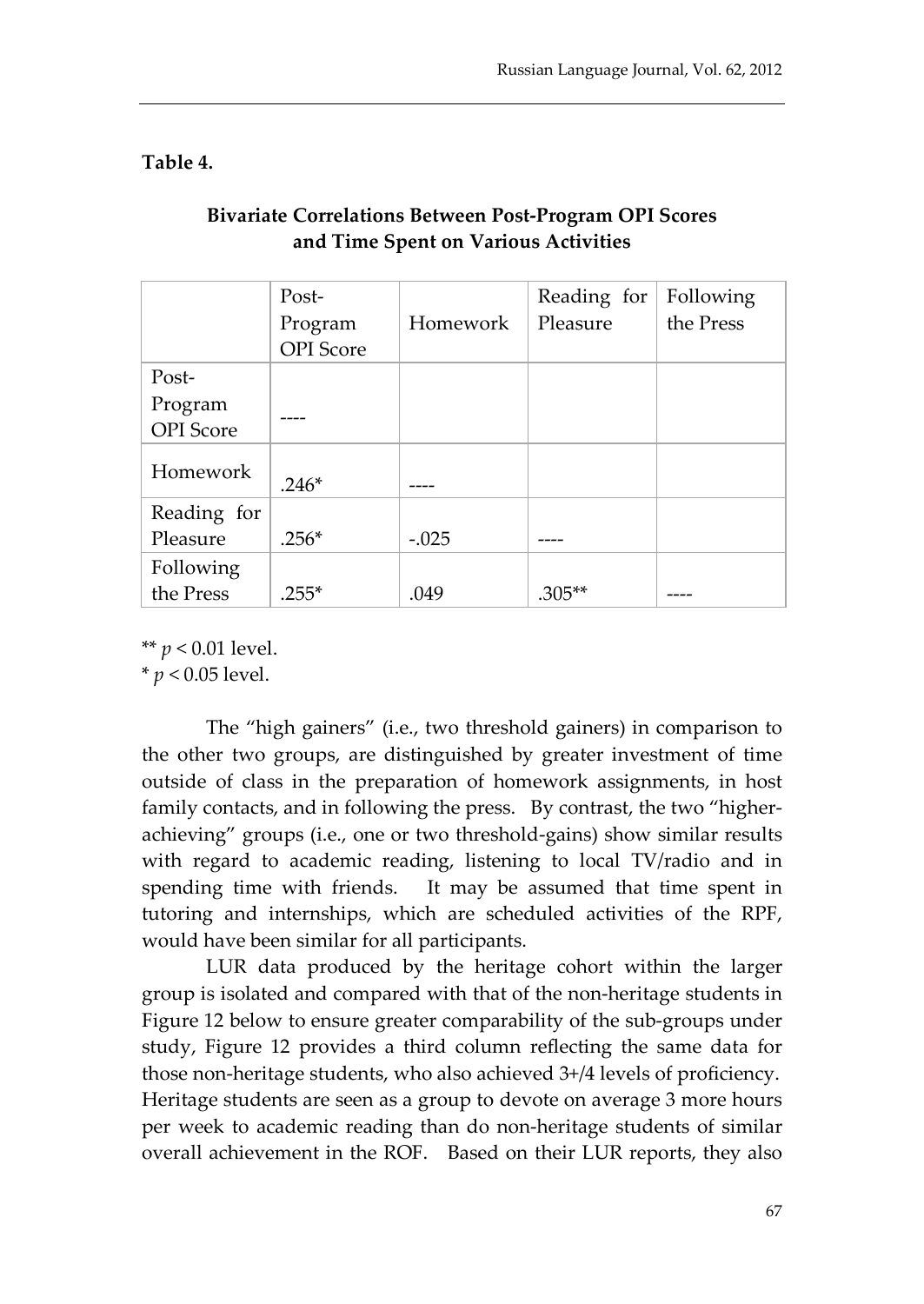devote somewhat more time each week to their homework assignments, internships, cultural events, reading for pleasure, and spending time with friends. By comparison, the non-heritage students among the "high gainers" are likely to invest more time in conversations with the host family, in following the press, local TV and radio. (The difference in time devoted to academic reading and homework, however, most likely reflects differences in academic workload required of heritage students by their direct enrollment courses and core language writing classes, noted above.)

#### **Figure 11.**

| Activity               | <b>Low Gain</b><br>$(N = 4)$ | 1 Threshold<br>Gain $(N = 55)$ | 2 Threshold<br>Gain<br>$(N = 25)$ |
|------------------------|------------------------------|--------------------------------|-----------------------------------|
| Homework               | 3.0                          | 6.3                            | 9.4                               |
| Internship             | 7.2                          | 5.8                            | 5.4                               |
| Tutoring               | 3.4                          | 3.4                            | 3.1                               |
| Academic Reading       | 1.3                          | 2.3                            | 3.0                               |
| <b>Cultural Events</b> | 1.9                          | 2.8                            | 2.8                               |
| Host Family            | 2.7                          | 7.7                            | 9.0                               |
| Reading for Pleasure   | 2.8                          | 3.6                            | 3.9                               |
| Following the Press    | 1.5                          | 2.5                            | 3.5                               |
| Local TV/Radio         | 3.5                          | 5.2                            | 4.9                               |
| Time Spent with        |                              |                                |                                   |
| Friends                | 6.1                          | 11.8                           | 11.2                              |

**Average Weekly Number of Hours Spent on Activities: By OPI Gain (Academic Year)**

One additional analysis was performed to examine whether gender differences within the subject population influence the discretionary use of time across the RPF subject population as a whole. The results of that analysis are reflected in Figure 14 below.

While some minor gender differences appear to emerge from the data regarding homework and host family time, both slightly higher for women than for men, the overall trends for both genders are consistent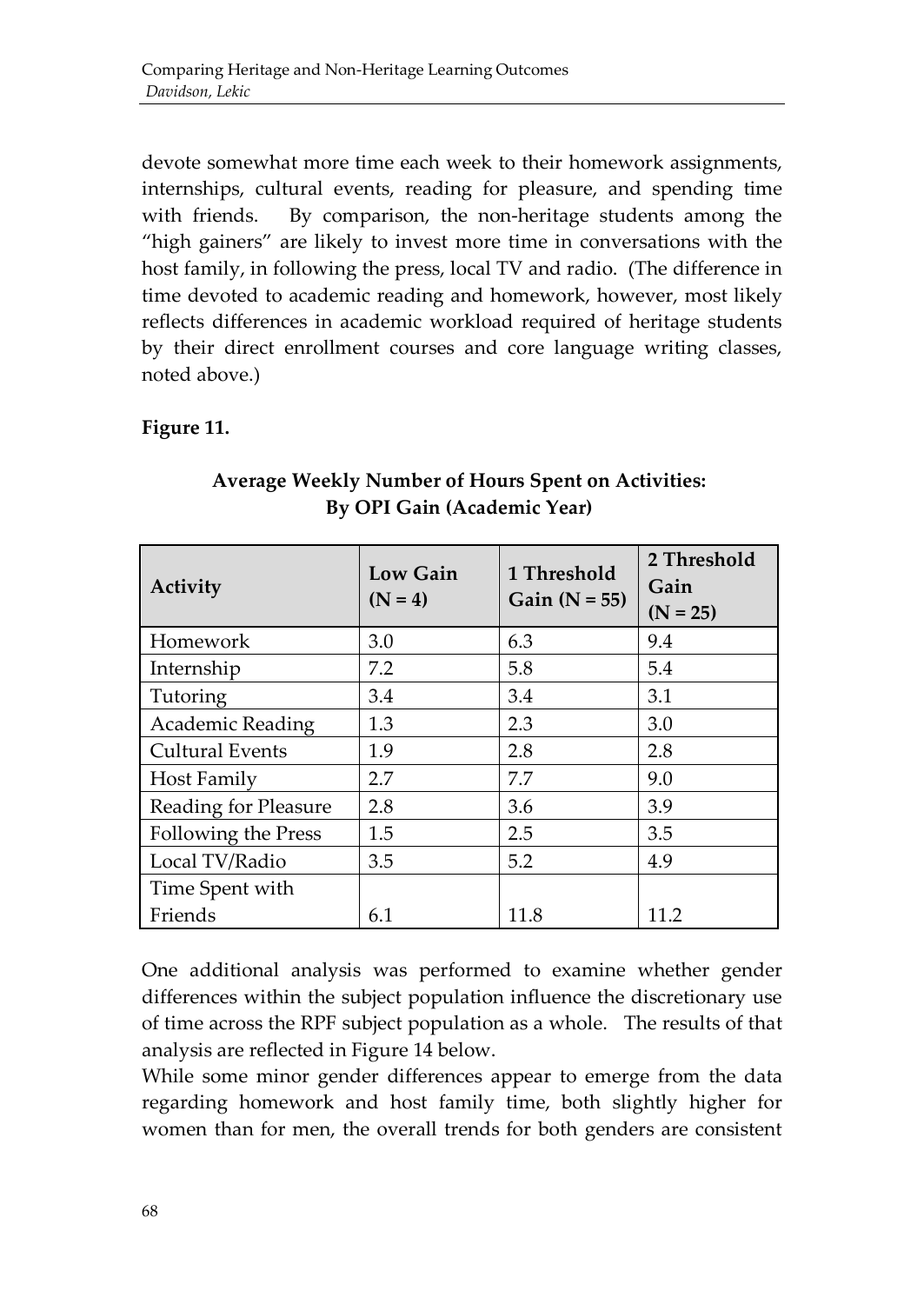with the foregoing analysis relating ultimate proficiency outcomes in the program and the investments in discretionary time in specific activities.

#### **Figure 12.**

| Activity                   | Heritage<br>$(N=10)$ | Non-Heritage<br>$(N=74)$ |
|----------------------------|----------------------|--------------------------|
| Homework                   | 8.6                  | 6.9                      |
| Academic Reading           | 5.0                  | 2.1                      |
| <b>Cultural Events</b>     | 3.8                  | 2.6                      |
| Host Family/Residence      | 8.2                  | 7.8                      |
| Reading for Pleasure       | 4.7                  | 3.5                      |
| <b>Following the Press</b> | 2.6                  | 2.8                      |
| Local TV/Radio             | 4.7                  | 5.1                      |
| Time Spent with Friends    | 13.3                 | 11.1                     |

#### **Average Weekly Number of Hours Spent on Activities: By Heritage Status (Academic Year)**

#### **Figure 13.**

#### **Average Number of Weekly Hours by Activity for Heritage and Non-Heritage Adjusted for Program-Final Proficiency**

| Activity                | All Non-<br>Heritage<br>$(N = 74)$ | Non-<br>Heritage Post<br>OPI Above 3<br>$(N = 28)$ | Heritage<br>$(N = 10)$ |
|-------------------------|------------------------------------|----------------------------------------------------|------------------------|
| Homework                | 6.9                                | 8.1                                                | 8.6                    |
| Internship              | 5.6                                | 4.9                                                | 6.8                    |
| Tutoring                | 3.4                                | 3.0                                                | 3.0                    |
| Academic Reading        | 2.1                                | 2.0                                                | 5.0                    |
| <b>Cultural Events</b>  | 2.6                                | 2.8                                                | 3.8                    |
| Host Family             | 7.8                                | 8.5                                                | 8.2                    |
| Reading for Pleasure    | 3.5                                | 4.0                                                | 4.7                    |
| Following the Press     | 2.8                                | 3.3                                                | 2.6                    |
| Local TV/Radio          | 5.1                                | 5.0                                                | 4.7                    |
| Time Spent with Friends | 11.1                               | 11.3                                               | 13.3                   |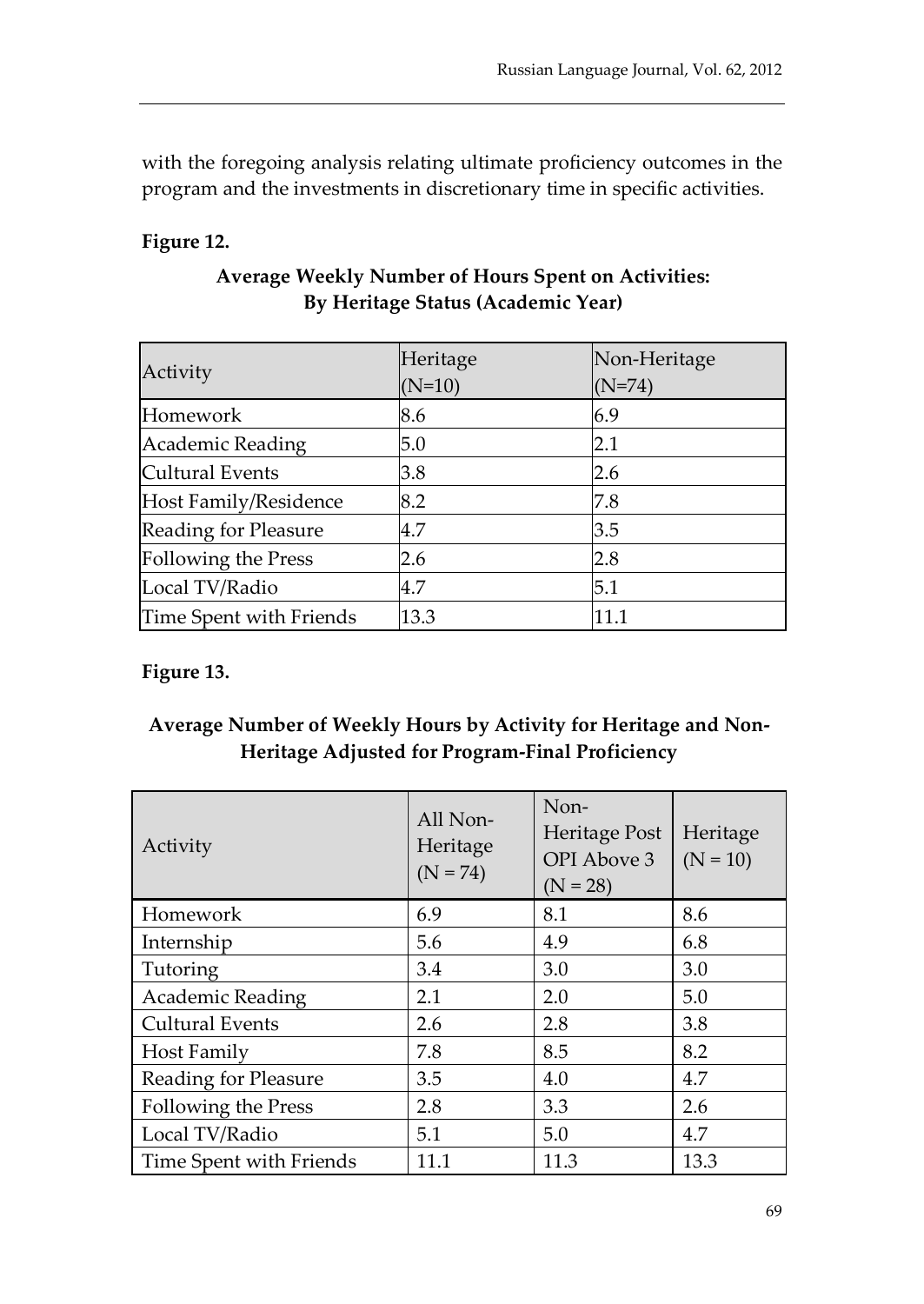#### **Figure 14.**

Average Weekly Number of Hours Spent on Activities: By Gender

| Activity                | Female     | Male       |  |
|-------------------------|------------|------------|--|
|                         | $(N = 43)$ | $(N = 41)$ |  |
| Homework                | 7.9        | 6.2        |  |
| Internship              | 6.1        | 5.4        |  |
| Tutoring                | 3.2        | 3.4        |  |
| <b>Academic Reading</b> | 2.5        | 2.5        |  |
| <b>Cultural Events</b>  | 3.2        | 2.2        |  |
| Host Family             | 8.2        | 7.4        |  |
| Reading for Pleasure    | 3.6        | 3.8        |  |
| Following the Press     | 2.3        | 3.2        |  |
| Local TV/Radio          | 5.1        | 5.0        |  |
| Time Spent with Friends | 11.5       | 11.2       |  |

Based on their language utilization patterns, heritage students demonstrate the kinds of discretionary behaviors that are consistent with the "high gainer" profile among ROF students overall. Beyond these modest differences, which are more notable if heritage students are compared to the non-heritage population as a whole, but less remarkable when compared with non-heritage students of similar proficiency attainment, there are no anomalies in the ways in which heritage students spend time outside of formal academic work in the ROF immersion context.

#### **Heritage and Non-Heritage Post-Program Self-Assessments**

Student self-evaluations are submitted in advance of the release of TORFL or ILR-based program-final test scores. Figure 15 below compares the self-evaluations by non-heritage and heritage students of the impact of the various co-curricular components of the ROF program on their language and cultural learning. Specifically, students were requested at the end of the two-semester ROF to evaluate their progress in Russian using a 5-point scale in which 5 indicated "great improvement" and 1 indicated "no improvement at all." Eight categories were requested for evaluation and all were rated 4.0 or higher on the 5.0 scale with "Understanding of everyday life in the host country" evaluated as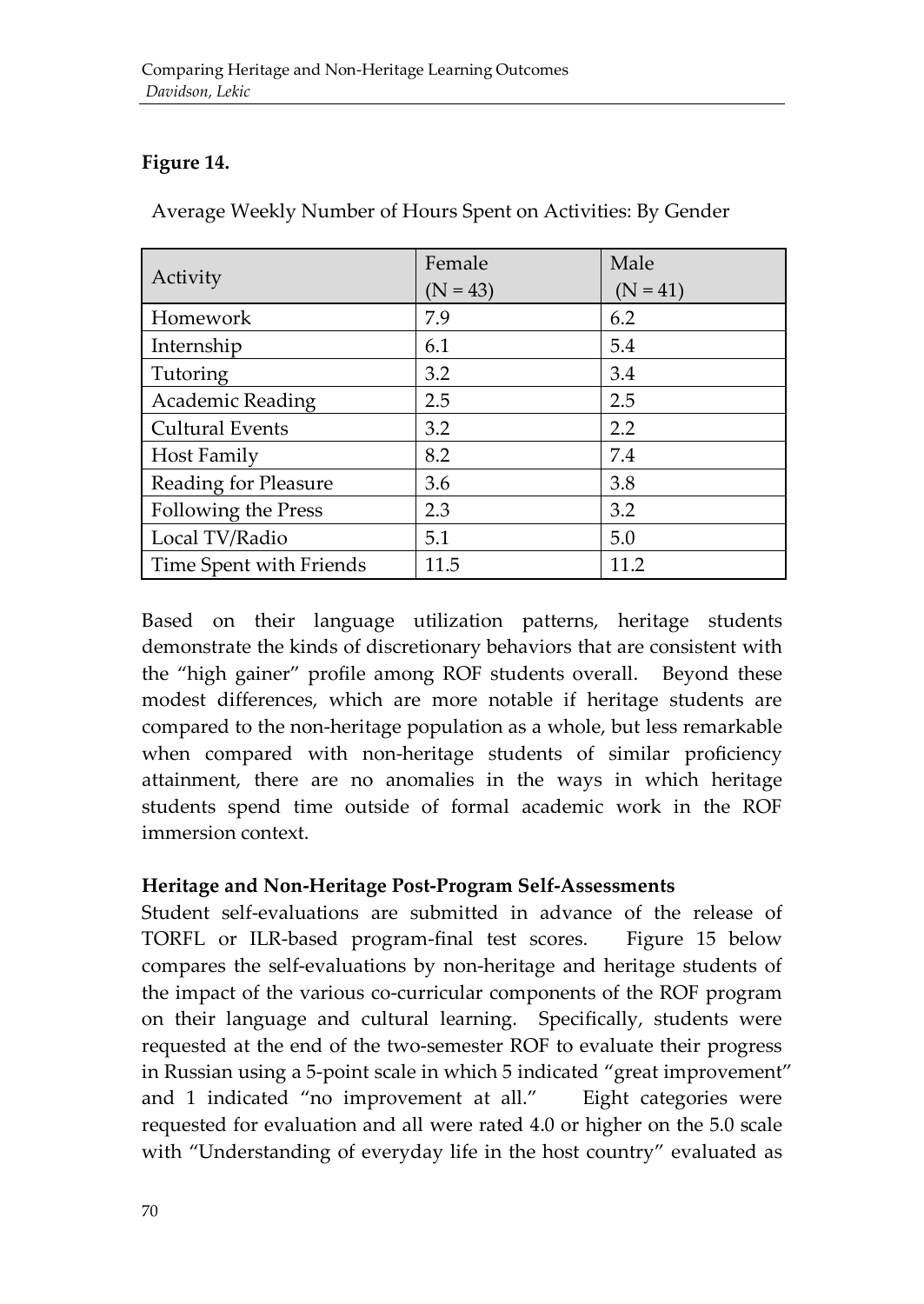the highest area of gain by the students themselves (4.88), "ability to comprehend spoken Russian" and "understanding of the culture of the host country" at 4.78, and ability to speak and read the language at 4.56. The same rating was given to "overall command of the language.

#### **Figure 15.**

| Learning and Understanding Culture                |                         |      |                          |                                  |      |                   |  |
|---------------------------------------------------|-------------------------|------|--------------------------|----------------------------------|------|-------------------|--|
|                                                   | <b>All Participants</b> |      |                          | <b>Russian Heritage Speakers</b> |      |                   |  |
|                                                   | Number                  | Mean | Std.<br>Deviation Number |                                  | Mean | Std.<br>Deviation |  |
| One day field trips -<br>Speaking skills          | 48                      | 2.77 | 1.057                    | 10                               | 3.20 | 0.919             |  |
| One day field trips -<br><b>Listening Skills</b>  | 49                      | 3.90 | 0.918                    | 10                               | 3.90 | 0.876             |  |
| One day field trips -<br>Understanding culture    | 49                      | 4.27 | 0.908                    | 10                               | 4.50 | 0.707             |  |
| Overnight trips -<br>Speaking skills              | 26                      | 3.27 | 1.151                    | 5                                | 3.40 | 1.140             |  |
| Overnight trips -<br>Listening Skills             | 26                      | 4.04 | 1.113                    | 5                                | 4.00 | 1.000             |  |
| Overnight trips -<br>Understanding culture        | 27                      | 4.56 | 0.892                    | $\overline{5}$                   | 4.80 | 0.447             |  |
| Free time activities -<br>Speaking skills         | 49                      | 4.35 | 0.903                    | 10                               | 4.10 | 1.287             |  |
| Free time activities -<br><b>Listening Skills</b> | 49                      | 4.57 | 0.842                    | 10                               | 4.20 | 1.317             |  |
| Free time activities -<br>Understanding culture   | 49                      | 4.57 | 0.842                    | 10                               | 4.30 | 1.252             |  |
| Host family -<br>Speaking skills                  | 49                      | 3.69 | 1.294                    | 10                               | 3.60 | 1.174             |  |
| Host family -<br>Listening Skills                 | 49                      | 4.06 | 1.248                    | 10                               | 4.20 | 1.033             |  |
| Host family -<br>Understanding culture            | 49                      | 4.29 | 1.000                    | 10                               | 4.10 | 0.876             |  |
| Internship-<br>Speaking skills                    | 35                      | 3.77 | 1.003                    | 6                                | 4.33 | 0.816             |  |
| Internship-<br><b>Listening Skills</b>            | 34                      | 3.85 | 1.105                    | 6                                | 4.00 | 0.894             |  |
| Internship<br>Understanding culture               | 35                      | 4.46 | 0.980                    | 6                                | 5.00 | 0.000             |  |

**Mean Scores for Student Feedback on Impact of Co-Curricular Activities on Language** 

5=Great improvement and 1=No improvement at all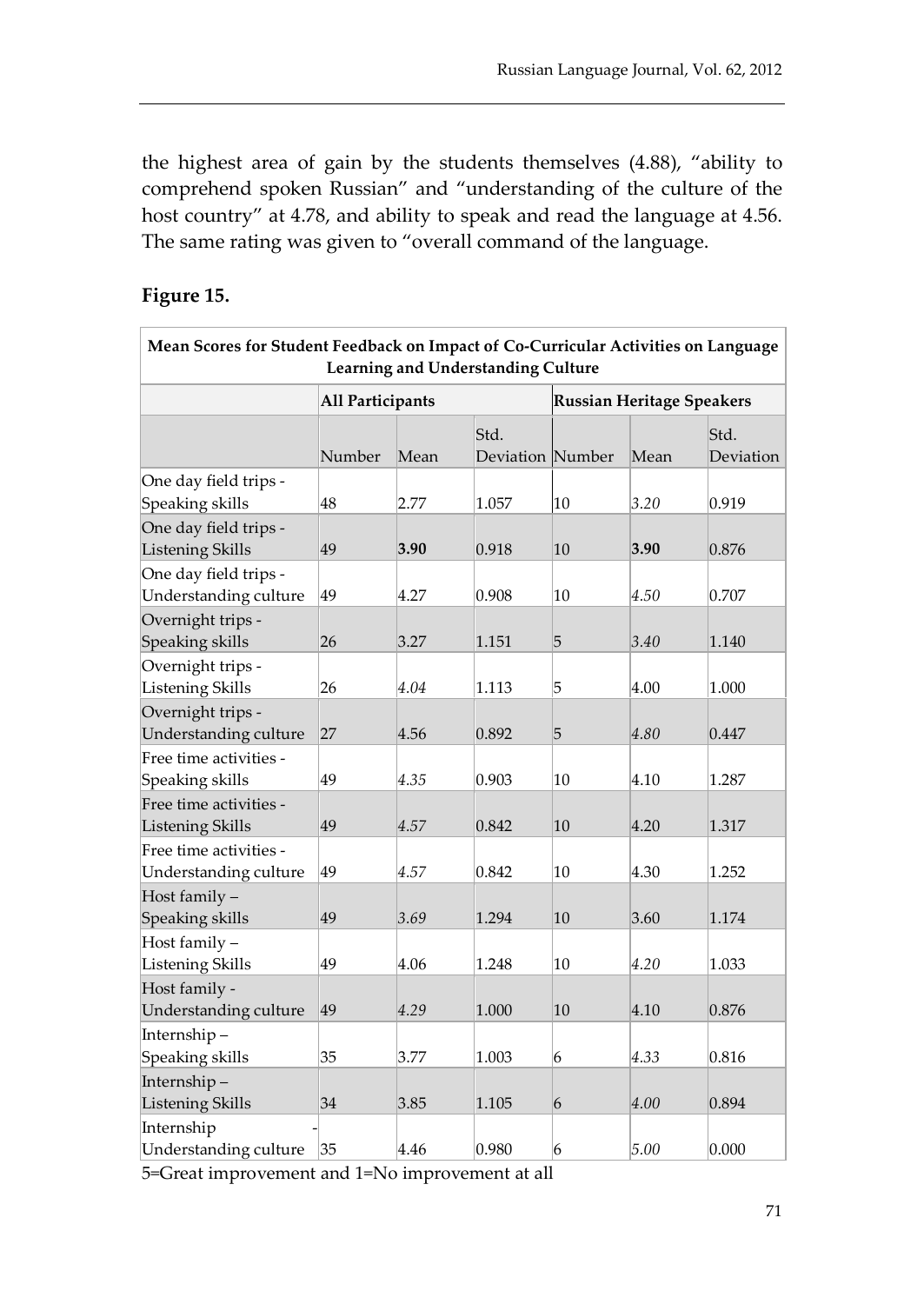Heritage students in the same program evaluated their overall progress at 4.43, but identified different areas of perceived gain than their nonheritage counterparts: comfort speaking the language, ability to speak grammatically correct language, and overall command of the language were evaluated at 4.43 out of a possible of 5.00. Heritage and nonheritage alike rated "understanding of everyday life in the host country" as highly, though in general heritage students were somewhat less generous in their self-evaluations (mean 4.29) than the non-heritage students (mean 4.52).

Non-heritage students consistently identified their host family experiences and free-time activities as the most valuable in their language and cultural proficiency development, while heritage students, by contrast, consistently identified other program components as most valuable: field trips and internships, which the latter considered particularly valuable for improving their understand of culture (5.0).

#### **IV. DISCUSSION AND CONCLUSIONS**

Given the small size of the heritage datasets available, the present inquiry into heritage learner outcomes and performances is intended to present only a preliminary assessment of the emerging trends obtaining from a particular immersion learning model, the Russian Overseas Flagship, on the acquisition of Russian at the professional level. The model itself is therefore described in brief and the pre- and post-program measured proficiency outcomes of heritage and non-heritage participants in the ROF over the past eight years are then reported and compared.

Those comparisons provide a tentative answer to the *first of the research questions* posed. The typical measured target-language proficiency-based outcome of heritage students in the ROF, where all entering students demonstrate 2 or 2+ level proficiencies across four modalities, is Level 4, regardless of the modality, for 70% of the population, and Level 3 for the remaining heritage students in the study. These results compare favorably with the those presented for the nonheritage students taking part in the ROF over the same period of eight years, where the typical outcome is in the 3 to 3+ range.

Regarding the *second and third research questions*, heritage students appear to demonstrate through their online LUR reporting patterns of target-language utilization outside of class that are relatively similar to those of the non-heritage Flagship students. Their overall levels of language use (69.9 hours per week) are comparable to non-heritage use.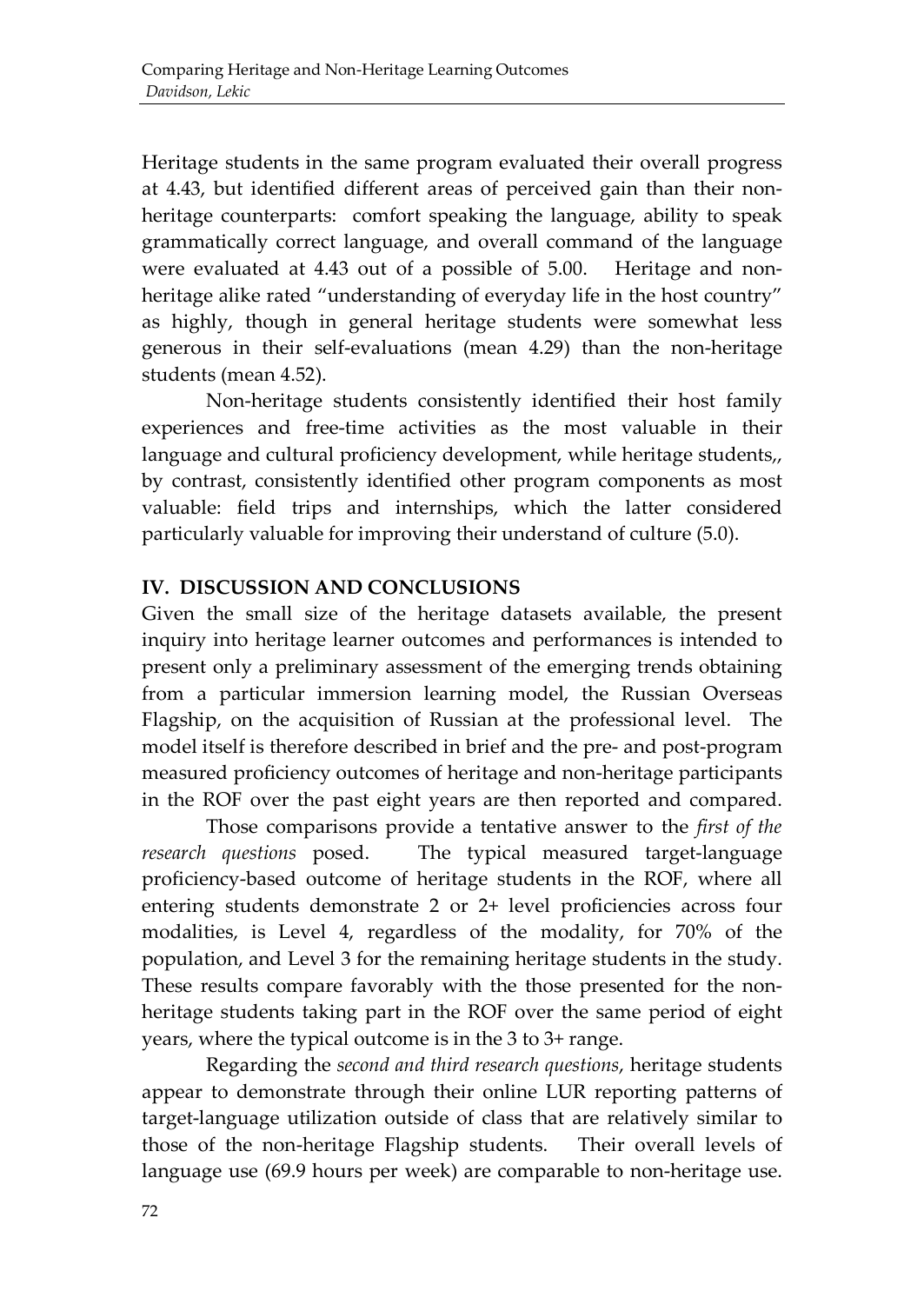As noted, 70% of the heritage cohort completed the ROF at Level 4 across all four modalities and their LUR report results are demonstrated in the present study to be consistent with the pattern for "high gain" Flagship learners.

As a group, heritage students report devoting on average 3 more hours per week to academic reading than do non-heritage students of similar overall achievement in the ROF. Based on their LUR reports, they also tend to spend somewhat more time each week on homework assignments, internships, cultural events, reading for pleasure, and meeting with friends. The difference in time devoted to academic reading and homework, however, most likely reflects differences in academic workload required of heritage students by their direct enrollment courses and core language writing classes, as noted in the description of the heritage curriculum above. Heritage students also spend substantial amounts of time interacting with their host-family, as well as with friends, and in reading for pleasure. By comparison, the non-heritage students in the same proficiency range are more likely to invest discretionary time in conversations with the host family, in following the press, local TV and radio.

No significant gender effects were observed in the analysis of the allocation of time-on-task and program outcomes in the present study.

With respect to the *fourth research question*, analysis of end-ofprogram self-evaluations of the impact on their language and cultural proficiency growth of various curricular and co-curricular components of the ROF, showed heritage students to be someone more self-critical of their language performance than their non-heritage counterparts. While both heritage and non-heritage students rated the overall impact of the immersion program on their language improvement highly (heritage: 4.28 versus non-heritage 4.51 on a  $1 - 5$  scale, in which 5 represented "great" improvement), heritage learners singled out different program activities as having contributed most to their linguistic and intellectual growth, than did non-heritage learners. For example, heritage students consistently identified the field trip and internships components as particularly helpful among the co-curricular components. Internships, in fact, were uniformly rated as of "great" value for improving their understanding of Russian culture (5.0). Non-heritage students, by contrast, singled out homestays and "free time" as the components they perceived as having been most valuable for their linguistic and cultural growth, outside formal instruction.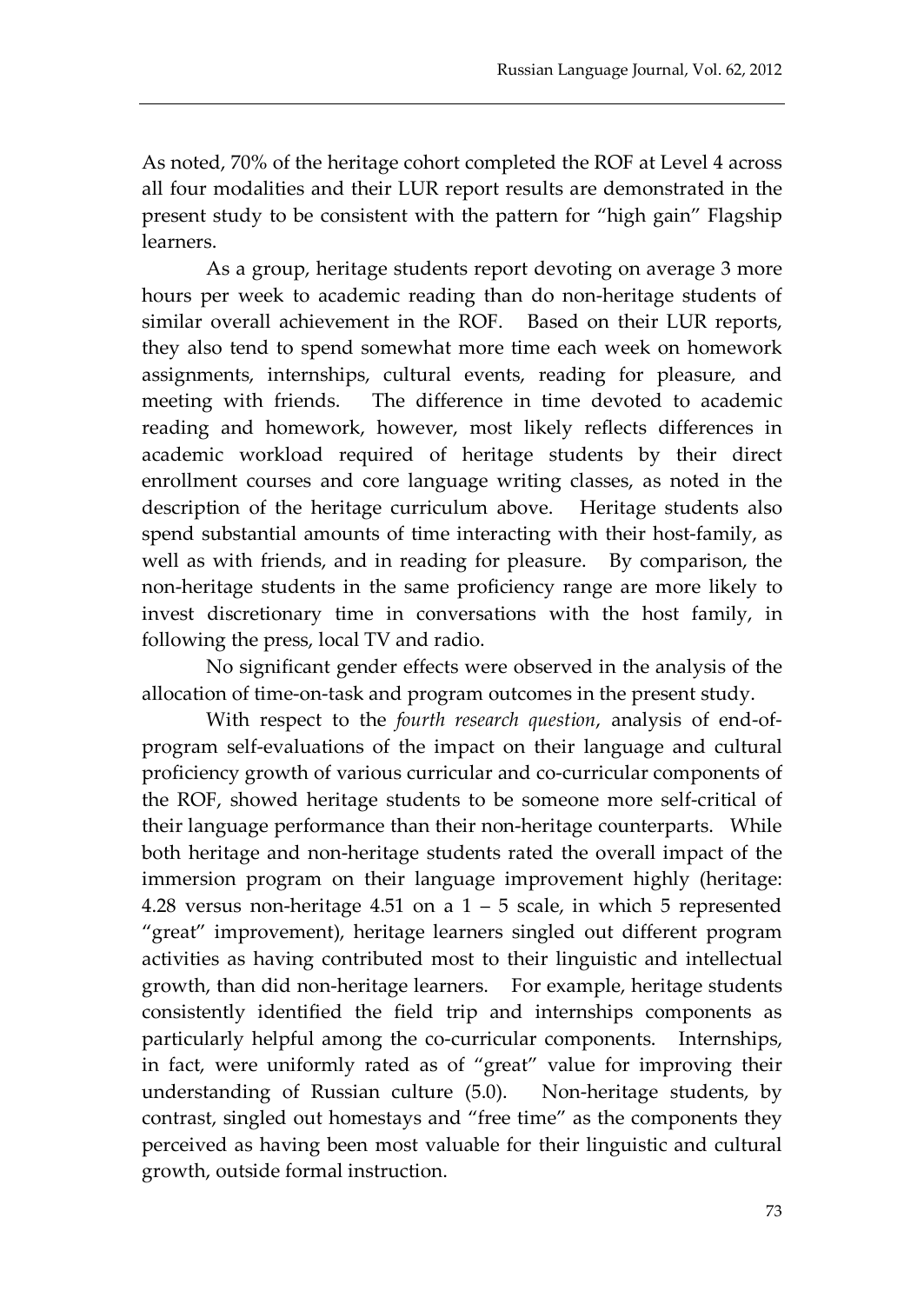This study has sought to raise the question of the value and impact of overseas immersion study for the Russian heritage student who has attained a proficiency level of 2 to 2+ in each of the four modalities and who is motivated to continue acquisition of the target language to the professional level or higher. The present dataset on heritage learning within the context of the Russian Overseas Flagship is still too small to provide empirical evidence in support of a positive claim in this regard, but it does reveal certain emerging trends that suggest the need for further attention within the Flagship programs themselves, and among all those concerned with heritage language acquisition at the professional level.

The data presented so far indicate that the acquisition of professional level language and cultural proficiency is entirely possible for the adult learner of Russian within the context of the Russian Overseas Flagship immersion model, whether or not the learner is a traditional English base-language learner or a Russian heritage learner. Moreover, outcomes-based data on the overall attainment levels of both groups  $(N = 85)$ , demonstrate that heritage learners who complete the full two-semester of the ROF have a good chance of completing the program at TORFL Level 4, based on the 70% Level 4 completion rate of heritage participants in the ROF to date.

Further research is required to strengthen the statistical basis of the present study and concurrently to explore the actual quality and progression of individual heritage learner and non-heritage learner target language production and interactions over the course of the immersion year under study. All that said, score reports from two independent, recognized proficiency testing systems, measuring proficiency across all four communication modalities, demonstrate that the heritage subjects in the present study attained levels of literacy and communicative proficiency in the target language very close to that of an educated native speaker (level 4) as a result of participation in a year-long, structured, overseas immersion-learning program. While it is too early to generalize these findings to other languages and learners, researchers, teachers and advisors of heritage students are encouraged to consider these positive results in planning heritage language learning curricula in the future.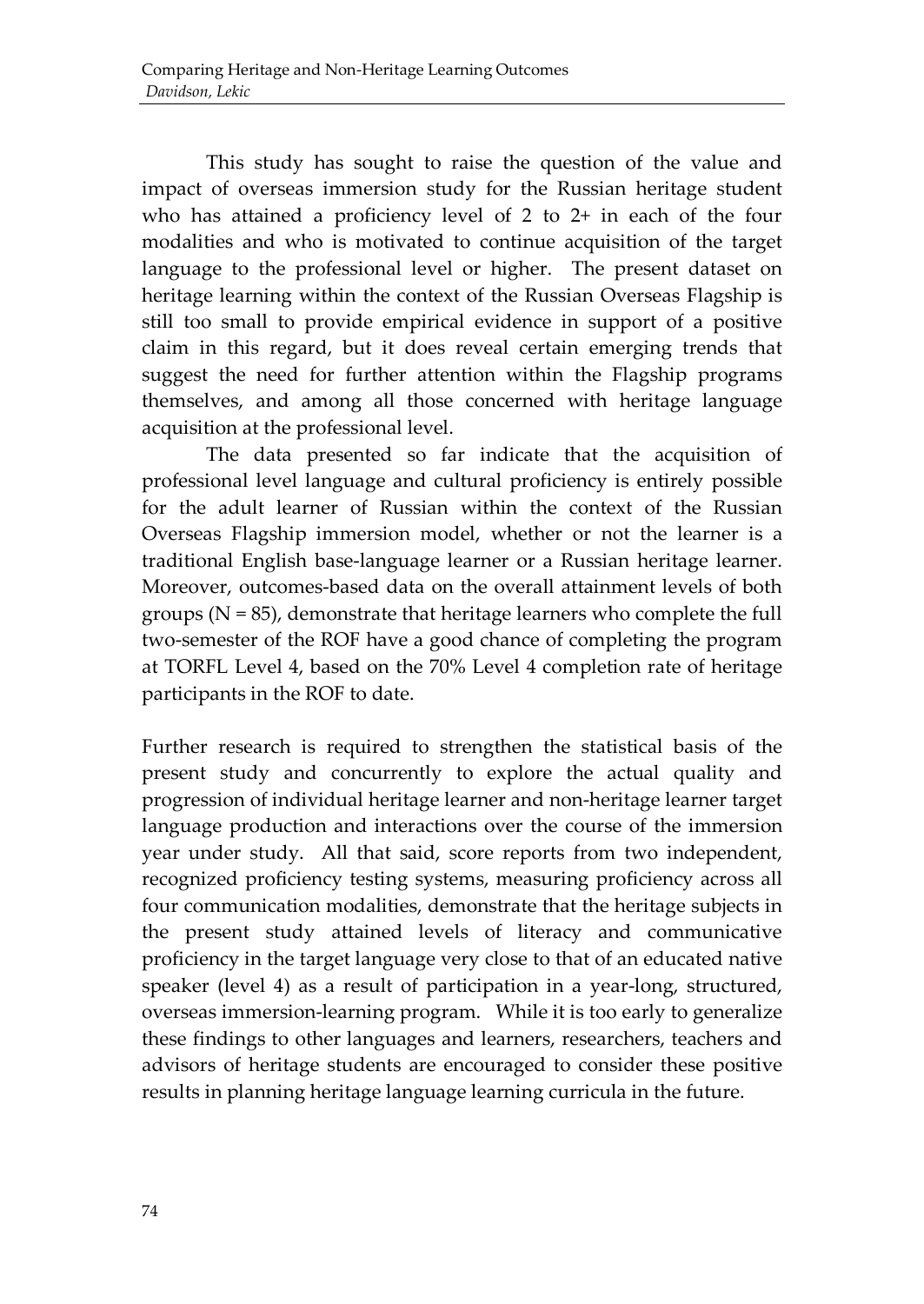## **Appendix 1. Post-Program Self-Evaluation Instrument**

|                                                                                                        | Reading skills  | Listening skills        | Speaking skills | Writing skills        | Understanding<br>culture |
|--------------------------------------------------------------------------------------------------------|-----------------|-------------------------|-----------------|-----------------------|--------------------------|
| Course 1                                                                                               |                 |                         |                 |                       |                          |
| Course 2                                                                                               |                 |                         |                 |                       |                          |
| Course 3                                                                                               |                 |                         |                 |                       |                          |
| Course 4                                                                                               |                 |                         |                 |                       |                          |
| Course 5                                                                                               |                 |                         |                 |                       |                          |
| Please describe how you think your language skills have changed over the course of the program.        |                 |                         |                 |                       |                          |
| 2. In general, how useful were your direct enrollment courses in helping you achieve the<br>following? |                 |                         |                 |                       |                          |
|                                                                                                        |                 | Very useful             | Somewhat useful |                       | Not at all useful        |
| Improve your speaking skills                                                                           |                 |                         |                 |                       |                          |
| Improve your listening skills                                                                          |                 |                         |                 |                       |                          |
| Improve your writing skills                                                                            |                 |                         |                 |                       |                          |
|                                                                                                        |                 |                         |                 |                       |                          |
| Improve your reading skills                                                                            |                 |                         |                 |                       |                          |
| Improve your comprehension skills                                                                      |                 |                         |                 |                       |                          |
| Improve your understanding of the local culture                                                        |                 |                         |                 |                       |                          |
| Please explain.                                                                                        |                 |                         |                 |                       |                          |
|                                                                                                        |                 |                         |                 |                       |                          |
|                                                                                                        |                 |                         |                 |                       |                          |
|                                                                                                        |                 |                         |                 |                       |                          |
| 3. To what extent have the activities listed below improved your language skills?                      |                 |                         |                 |                       |                          |
| One day field trips                                                                                    | Speaking skills | <b>Listening Skills</b> |                 | Understanding culture |                          |
| Overnight trips                                                                                        |                 |                         |                 |                       |                          |
| Free time activities                                                                                   |                 |                         |                 |                       |                          |
| Dormitory                                                                                              |                 |                         |                 |                       |                          |
| <b>Host family</b>                                                                                     |                 |                         |                 |                       |                          |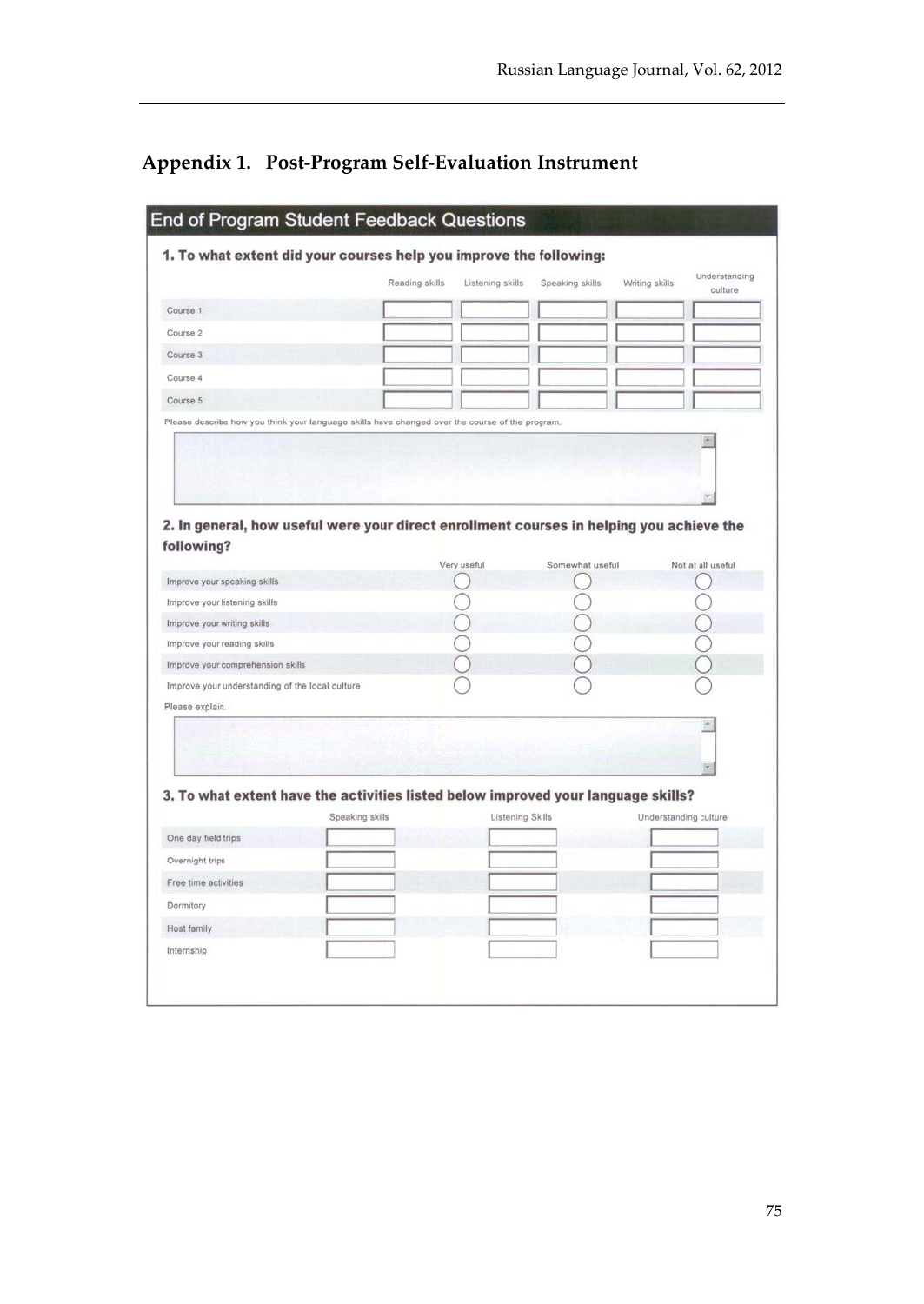| 4. What suggestions do you have for improving any of these activities?                                                                                                                                                                                                                                            |                                                                                                         |                                               |                                                                                                                                               |                                                           |                                                                 |
|-------------------------------------------------------------------------------------------------------------------------------------------------------------------------------------------------------------------------------------------------------------------------------------------------------------------|---------------------------------------------------------------------------------------------------------|-----------------------------------------------|-----------------------------------------------------------------------------------------------------------------------------------------------|-----------------------------------------------------------|-----------------------------------------------------------------|
|                                                                                                                                                                                                                                                                                                                   |                                                                                                         |                                               |                                                                                                                                               |                                                           |                                                                 |
|                                                                                                                                                                                                                                                                                                                   |                                                                                                         |                                               |                                                                                                                                               |                                                           |                                                                 |
| 5. Please complete the following questions on your course teachers.                                                                                                                                                                                                                                               |                                                                                                         |                                               |                                                                                                                                               |                                                           |                                                                 |
|                                                                                                                                                                                                                                                                                                                   | How helpful was<br>the guidance<br>provided by your<br>teacher in<br>improving your<br>language skills? | How effective<br>was your<br>teacher's method | Was your teacher Did your teacher<br>available to<br>answer your<br>in improving your questions outside<br>language skills? of the classroom? | incorporate<br>culture into the<br>language<br>classroom? | Was your teacher<br>well prepared for<br>the class<br>sessions? |
| Teacher 1                                                                                                                                                                                                                                                                                                         |                                                                                                         |                                               |                                                                                                                                               |                                                           |                                                                 |
| Teacher 2                                                                                                                                                                                                                                                                                                         |                                                                                                         |                                               |                                                                                                                                               |                                                           |                                                                 |
| Teacher 3                                                                                                                                                                                                                                                                                                         |                                                                                                         |                                               |                                                                                                                                               |                                                           |                                                                 |
| Teacher 4                                                                                                                                                                                                                                                                                                         |                                                                                                         |                                               |                                                                                                                                               |                                                           |                                                                 |
| Teacher 5                                                                                                                                                                                                                                                                                                         |                                                                                                         |                                               |                                                                                                                                               |                                                           |                                                                 |
|                                                                                                                                                                                                                                                                                                                   |                                                                                                         |                                               |                                                                                                                                               |                                                           |                                                                 |
|                                                                                                                                                                                                                                                                                                                   |                                                                                                         |                                               |                                                                                                                                               |                                                           |                                                                 |
|                                                                                                                                                                                                                                                                                                                   |                                                                                                         | Great<br>improvement<br>5                     | 4                                                                                                                                             | 3<br>$\overline{c}$                                       | No.<br>at all 1                                                 |
|                                                                                                                                                                                                                                                                                                                   |                                                                                                         |                                               |                                                                                                                                               |                                                           |                                                                 |
|                                                                                                                                                                                                                                                                                                                   |                                                                                                         |                                               |                                                                                                                                               |                                                           |                                                                 |
|                                                                                                                                                                                                                                                                                                                   |                                                                                                         |                                               |                                                                                                                                               |                                                           |                                                                 |
| 6. On a scale of 1 to 5, where 5 is great improvement and 1 is no improvement at all, how<br>would you rate your own overall growth in the following:<br>Comfort level with speaking Russian<br>Ability to comprehend spoken Russian<br>Ability to read Russian<br>Ability to speak grammatically correct Russian |                                                                                                         |                                               |                                                                                                                                               |                                                           |                                                                 |
|                                                                                                                                                                                                                                                                                                                   |                                                                                                         |                                               |                                                                                                                                               |                                                           | $\leq$                                                          |
| Ability to write grammatically correct Russian<br>Understanding of every day life in your host country                                                                                                                                                                                                            |                                                                                                         |                                               |                                                                                                                                               |                                                           |                                                                 |
|                                                                                                                                                                                                                                                                                                                   |                                                                                                         |                                               |                                                                                                                                               |                                                           |                                                                 |
| Understanding of the culture of your host country<br>Your overall command of Russian                                                                                                                                                                                                                              |                                                                                                         |                                               |                                                                                                                                               |                                                           | improvement                                                     |

#### **REFERENCES**

- Andryushina, N. P., Zorova A. P., Makova, M. N., Norejko, L. N. (2010). *III. Certifikacionnyj uroven' (C-1). Trenirovochnye testy po russkomu jazyku. Obschee vladenie.* St. Petersburg: Zlatoust.
- Aver'yanova, G. N., Belikova, L. G., Erofeyeva, I. N., Ivanovna, T. A., Necterova, T. E., Popova, T. I., Rogova, K. A., Seliverstova, E. I., Khimik, V. V., Khorokhordina, O. V., Shytova, T. A., Yurkov, E. E.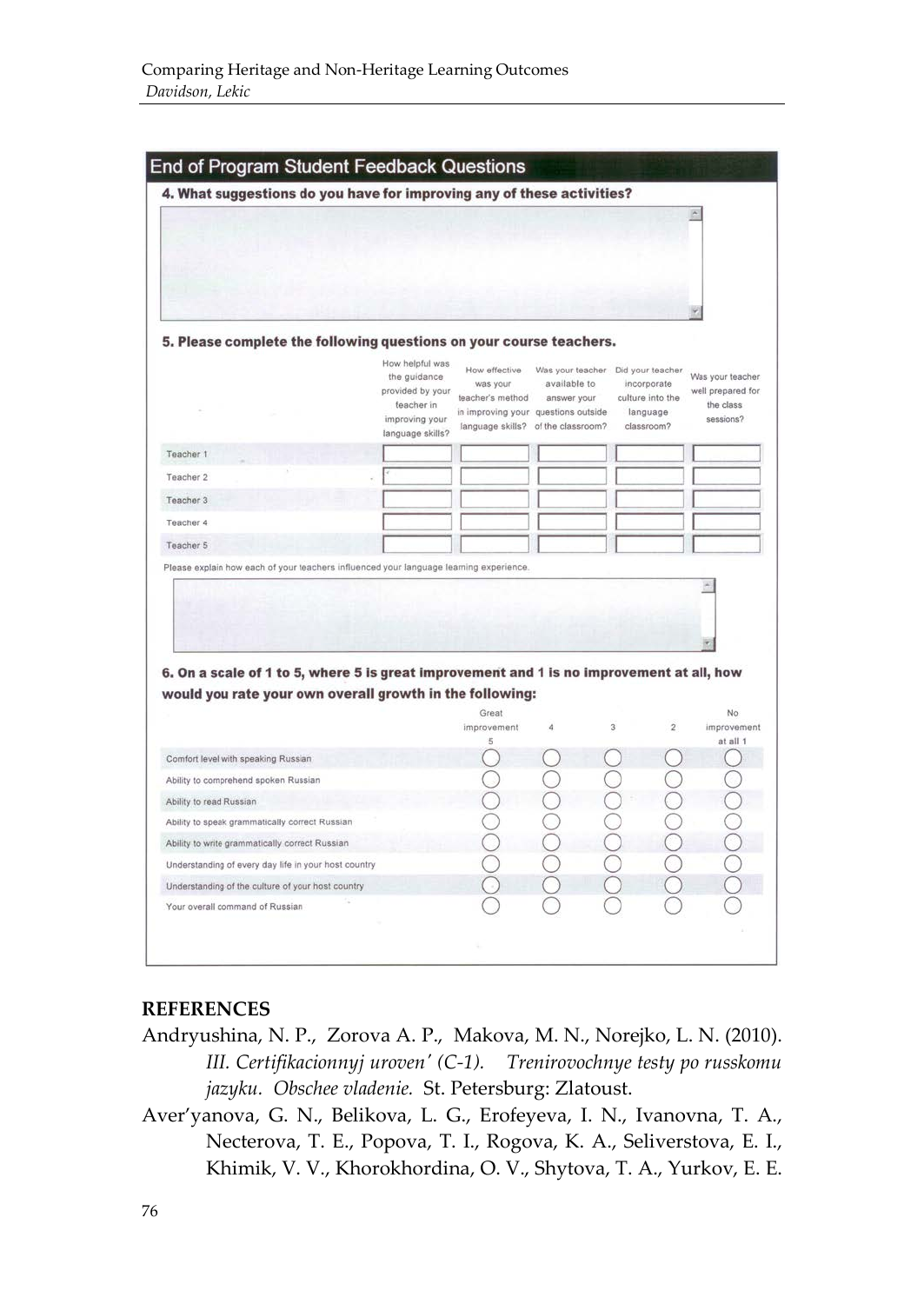(2000). *IV. Certifikacionnyj uroven' (C-2). Trenirovochnye testy po russkomu jazyku. Obschee vladenie.* St. Petersburg: Zlatoust.

- Bazarova, Saodat I., Lekic, Maria D., Marshall, Camelot (2009). The online proficiency-based reading, listening, and integrated writing external assessment program for Russian: A Report to the field. *Russian Language Journal* 59, pp. 59-78.
- Beausoleil, A. *Understanding heritage and ethnic identity development through study abroad: The case of South Korea. Dissertation Abstracts International: The Humanities and Social Sciences,* 3469. Retrieved from

[http://search.proquest.com/docview/85715279?accountid=14696.](http://search.proquest.com/docview/85715279?accountid=14696) (85715279; 200914051).

- Brecht, R., Davidson, D., & Ginsberg, R. (1995). Predictors of foreign language gain during study abroad. In B. F. Freed (Ed.), *Second language acquisition in a study abroad context* (pp. 37-66). Amsterdam: John Benjamins.
- Davidson, Dan E. (2007). Study abroad and outcomes measurements: The case of Russian*. Modern Language Journal*, 91, 276-280.
- Davidson, Dan E. (2010). Study abroad: when, how long, and with what results? New data from the Russian front. *Foreign Language Annals*, 43, 1 (Spring 2010), 6 – 26.
- Davidson, Dan E. & Maria D. Lekic (2010). The overseas immersion setting as contextual variable in adult SLA: Learner behaviors associated with language gain to level-3 proficiency in Russian. *Russian Language Journal*, Special issue in honor of Richard D. Brecht, edited by William P. Rivers. Vol. 60, 53 – 76.
- Ellis, R. (2006), Researching the effects of form-focused instruction on L2 acquisition. In K.Bardovi-Harlig & Z. Dornyei (Eds.), T*hemes in SLA research* (pp. 18-41). Amsterdam: Benjamins.
- Freed, B. F., N. Segalowitz, et al. (2004). Context of learning and second language fluency in French: Comparing regular classroom, study abroad, and intensive domestic immersion programs, *Studies in Second Language Acquisition* 26 (2), 275-301.
- Ivanova, T. A. et al. (2009). *Gosudarstvennyj standart po russkomu jazyku kak inostrannomu. Tretij uroven'. Obschee vladenie.* St. Petersburg: Zlatoust,  $pp 7 - 15$ .
- Kagan, O., & Dillon, K. (2004). Heritage speakers' potential for high-level language proficiency. In H. Byrnes & H. Maxim (eds.), *Advanced*